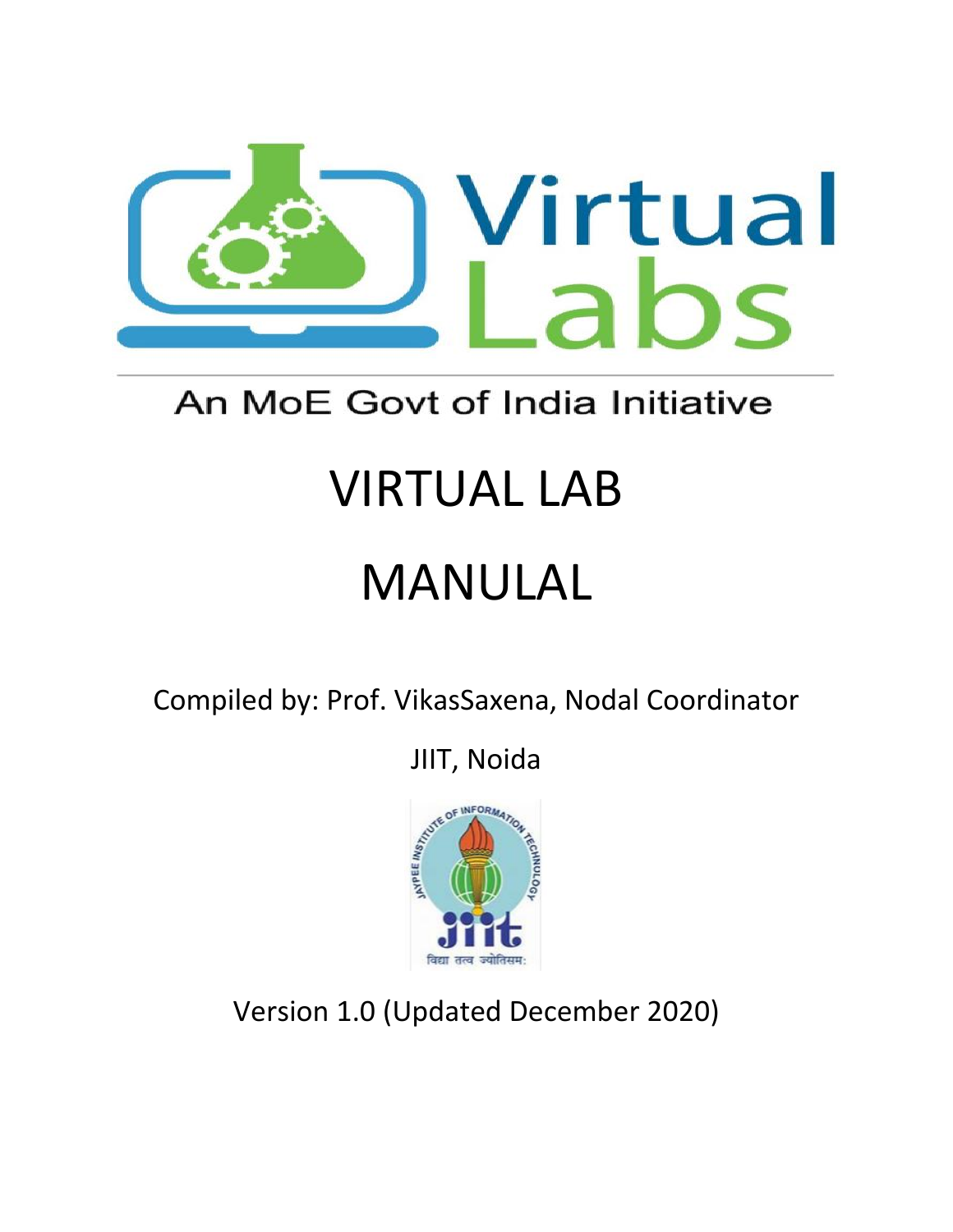Jaypee Institute of Information Technology (JIIT) Noida is a Nodal center of Virtual labs. All virtual labs can be used remotely & provide a very easy and effective way of learning. Most of the experiments are simulation and animation based and thus provides a good insight of the concepts.

Web address of Virtual lab is:

# https://www.vlab.co.in/

Virtual lab (VLab) is An Initiative ofMinistry of Education, India Under the National Mission on Education through ICT.

# **Objectives of VLab**

1. To provide remote-access to Labs in various disciplines of Science and Engineering. These Virtual Labs would cater to students at the undergraduate level, post graduate level as well as to research scholars.

2. To enthuse students to conduct experiments by arousing their curiosity. This would help them in learning basic and advanced concepts through remote experimentation.

3. To provide a complete Learning Management System around the Virtual Labs where the students can avail the various tools for learning, including additional web-resources, videolectures, animated demonstrations and self-evaluation.

4. To share costly equipment and resources, which are otherwise available to limited number of users due to constraints on time and geographical distances.

# **Broad Areas of Virtual Labs**

- 1. Electronics & Communications
- 2. Computer Science & Engineering
- 3. Electrical Engineering
- 4. Mechanical Engineering
- 5. Chemical Engineering
- 6. Biotechnology and Biomedical Engineering
- 7. Civil Engineering
- 8. Physical Sciences
- 9. Chemical Sciences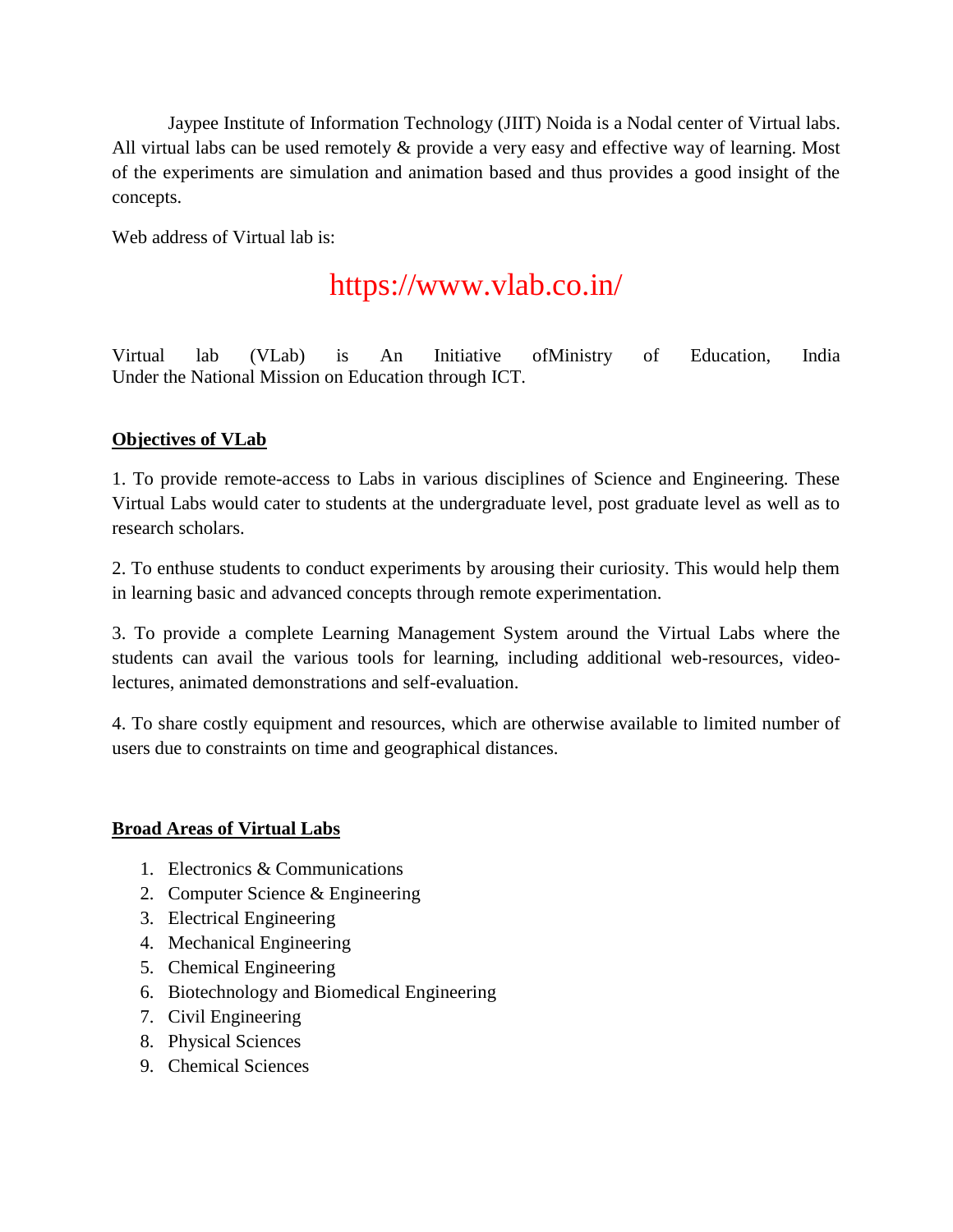Labs available on VLab portal are developed by following prestigious institutes:

- 1. IIT KHARAGPUR
- 2. IIT ROORKEE
- 3. IIT GUWAHATI
- 4. IIT DELHI
- 5. IIT BOMBAY
- 6. IIT KANPUR
- 7. IIT MADRAS
- 8. IIIT HYDERABAD
- 9. NIT KARNATAKA
- 10. AMRITA VISHWA VIDYAPEETHAM
- 11. DAYALBAGH EDUCATIONAL INSTITUTE

Although using Vlabs is very easy and no special training is needed, you may refer the official you tube channel also for ready reference

<https://youtube.com/channel/UCVQxv8XC-hICS6Ju1HqGeHA>

Students of JIIT Noida are using VLab from last two years and are encouraged to explore and perform as many as labs as possible, from Vlab within and beyond their defined curricula. To provide a quick reference to what is available and its depth, department wise annexure are attached to provide the details as follows:

- Annexure-1 :Virtual labs on Subjects and List of experiments of CSE & IT department *( Compiled by Dr. DharmveerRajpoot& Mrs. VarshaGarg)*
- Annexure-2 : Virtual labs on Subject and List of experiments of ECE department *( Compiled by Dr. Neetu Singh & Dr. KapilTyagi)*
- Annexure-3 :Virtual labs on Subject and List of experiments of Biotech department *( Compiled by Dr. Smriti Gaur& Dr. Chakresh Jain)*
- Annexure-4 :Virtual labs on Subject and List of experiments of PMSE department ( *Compiled by Dr. AnurajPanwar& Dr. Dinesh Tripathi)*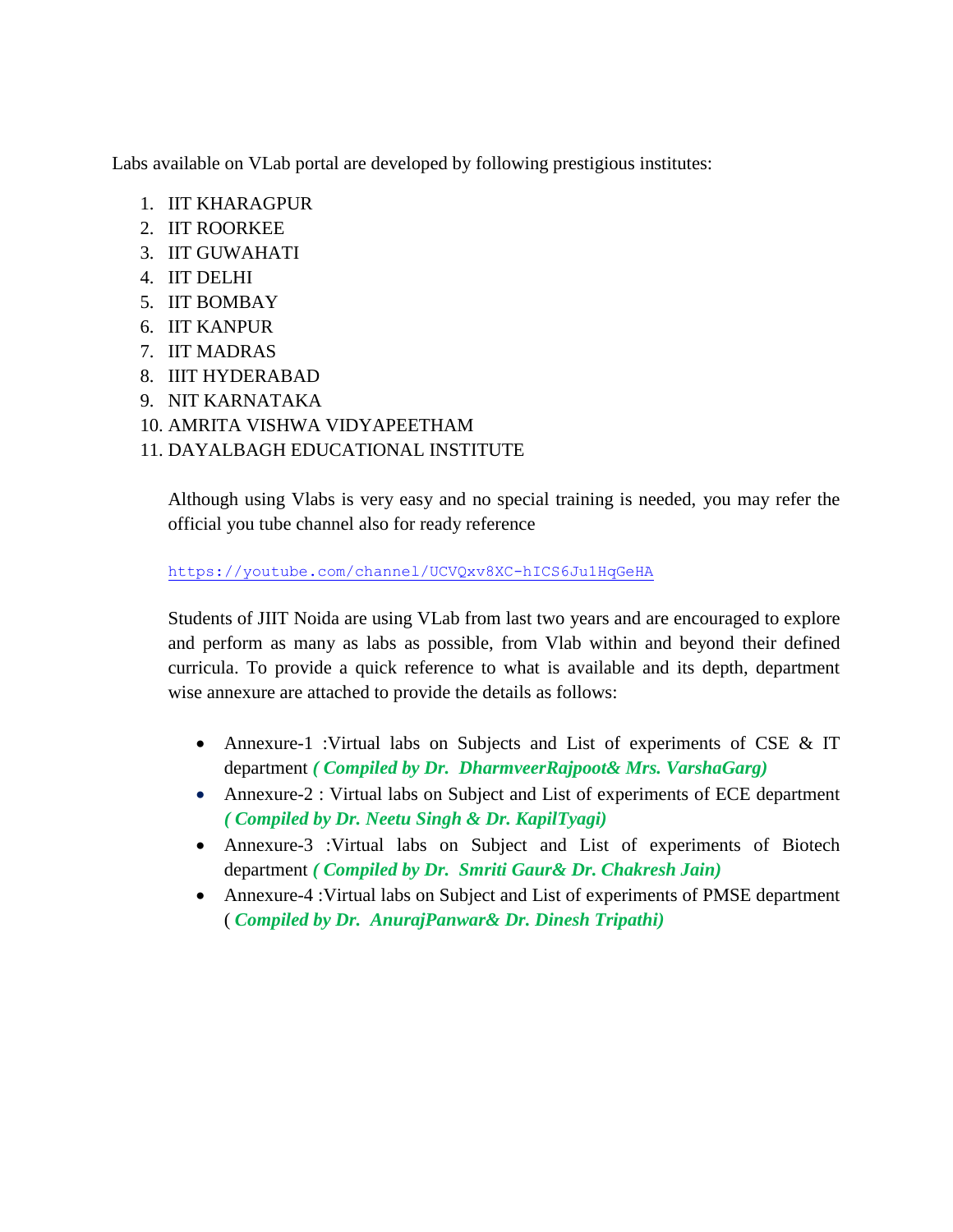#### **Annexure-1**

#### **Virtual labs available belonging to the subjects of area of Computer science and IT**

By the end of December 2020, there are total 20 subjects virtual labs are available. These subjects can be found at:

[https://www.vlab.co.in/broad-area-computer-science-and-engineering.](https://www.vlab.co.in/broad-area-computer-science-and-engineering)

All of these labs have been developed by prestigious engineering institutes of India. The details of list of experiments under each of these subjects are mentioned from next page.

1. Basics of HTML Lab by IIT DELHI

[https://html-iitd.vlabs.ac.in/]

2. Soft Computing Tools in Engineering Lab by IIT KHARAGPUR

[http://vlabs.iitkgp.ernet.in/scte/]

3. Problem Solving Lab by IIIT HYDERABAD

[http://ps-iiith.vlabs.ac.in/]

4. Data Structures - I by IIIT HYDERABAD

[https://ds1-iiith.vlabs.ac.in/data-structures-1/]

5. Data Structures - II by IIIT HYDERABAD

[https://ds2-iiith.vlabs.ac.in/data-structures-2/]

6. Artificial Neural Networks Lab by IIIT HYDERABAD

[http://cse22-iiith.vlabs.ac.in/]

7. Pattern Recognition Lab by IIIT HYDERABAD

[http://cse20-iiith.vlabs.ac.in/]

8. VLSI Lab by IIIT HYDERABAD

[http://cse14-iiith.vlabs.ac.in/]

9. Computer Architecture & Organization Lab by IIT KHARAGPUR

[http://vlabs.iitkgp.ernet.in/coa/]

10. Software Engineering Lab by IIT KHARAGPUR

[http://vlabs.iitkgp.ernet.in/se/]

11. Data Structures Lab byIIIT HYDERABAD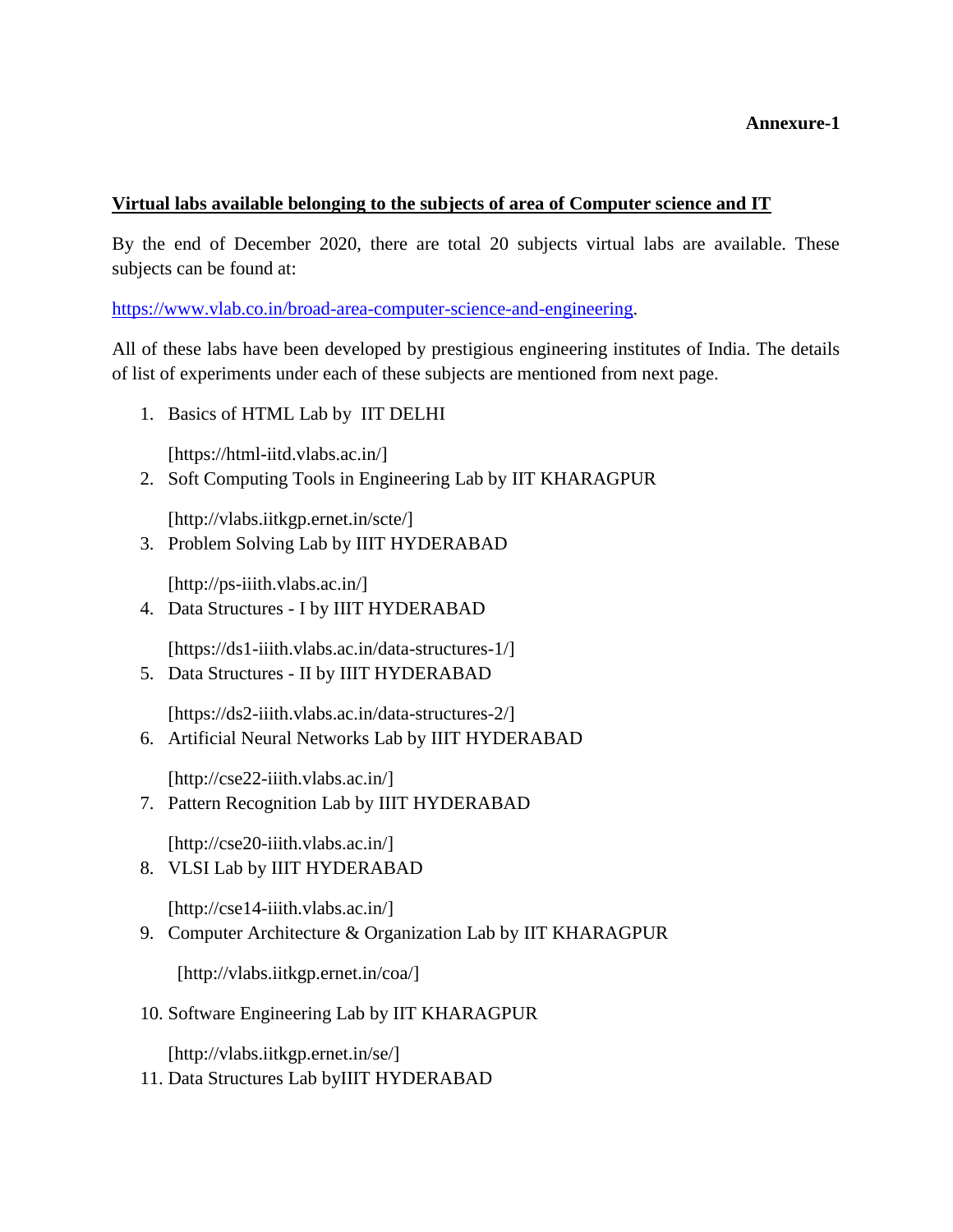[http://cse01-iiith.vlabs.ac.in/]

12. Computer Programming Lab by IIIT HYDERABAD

[http://cse02-iiith.vlabs.ac.in/]

13. Computer Organization Lab by IIIT HYDERABAD

[http://cse11-iiith.vlabs.ac.in/]

14. Speech Signal Processing Lab by IIIT HYDERABAD

[http://ssp-iiith.vlabs.ac.in/]

15. Computer Graphics Lab by IIIT HYDERABAD

[http://cse18-iiith.vlabs.ac.in/]

16. Image Processing Lab by IIIT HYDERABAD

[http://cse19-iiith.vlabs.ac.in/] 17. Computational Linguistics Lab by IIIT HYDERABAD

[http://cl-iiith.vlabs.ac.in/]

18. Natural Language Processing Lab by IIIT HYDERABAD

[http://nlp-iiith.vlabs.ac.in/]

19. Wireless Sensor Network Lab by AMRITA VISHWA VIDYAPEETHAM [http://vlab.amrita.edu/index.php?sub=78]

20. Cryptography Lab by IIIT HYDERABAD

[http://cse29-iiith.vlabs.ac.in/]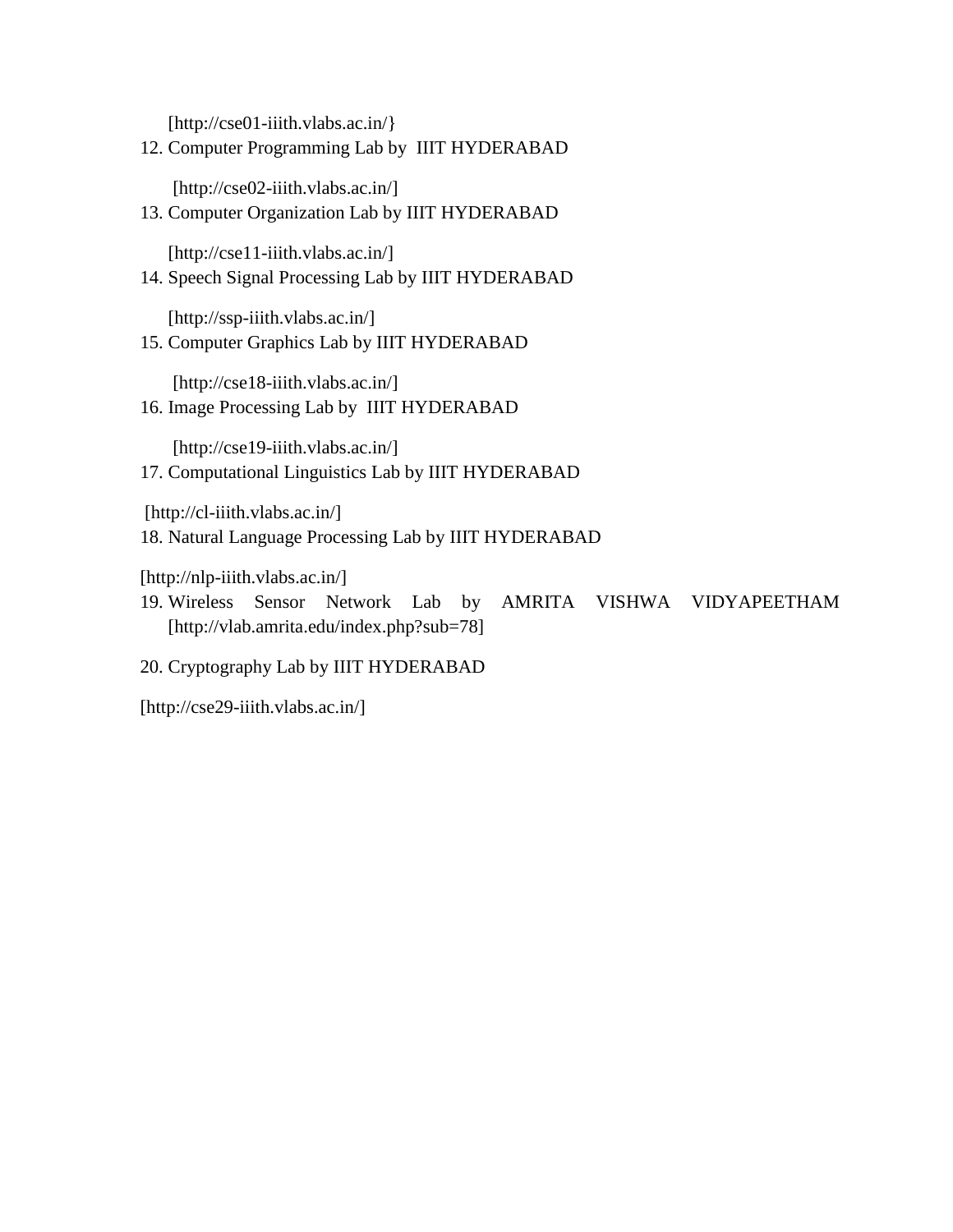#### **Details of experiments under each subject:**

- 1. Basics of HTML Lab by IIT DELHI [https://html-iitd.vlabs.ac.in/]
	- a) Introduction to HTML
	- b) Applying Attributes in HTML Tags
	- c) Inserting images through img tags
	- d) Using Anchor Tags for Hyperlinks
	- e) How marquee Tags work in HTML
	- f) Creating Tables in HTML
	- g) Types of Lists in HTML
	- h) Working of div Tag in HTML
	- i) Embedding through iframe Tag
	- j) Creating Webpage Layout in HTML
- 2. Soft Computing Tools in Engineering Lab by IIT KHARAGPUR [http://vlabs.iitkgp.ernet.in/scte/]
	- a. Fuzzy Logic Fundamentals and Basic Operations
	- b. Fuzzy Inference System(FIS)
	- c. Fuzzy Weighted Average
	- d. Fuzzy Control
	- e. Neural Networks and Perceptron
	- f. Multilayer Perceptron
	- g. Radial Basis Function
	- h. Probabilistic Neural Networks
	- i. Introduction to EA
	- j. Binary and Real Coded genetic Algorithms
	- k. Genetic Expression Programming
	- l. Introduction to Probabilistic Reasoning and Bayesian Networks Application

#### 3. Problem Solving Lab by IIIT HYDERABAD [http://ps-iiith.vlabs.ac.in/]

- a. Numerical Representation
- b. Beauty of Numbers
- c. [More on Numbers](http://ps-iiith.vlabs.ac.in/exp3/Introduction.html?domain=Computer%20Science&lab=Problem%20Solving%20Lab)
- d. [Factorials](http://ps-iiith.vlabs.ac.in/exp4/Introduction.html?domain=Computer%20Science&lab=Problem%20Solving%20Lab)
- e. [String Operations](http://ps-iiith.vlabs.ac.in/exp5/Introduction.html?domain=Computer%20Science&lab=Problem%20Solving%20Lab)
- f. [Recursion](http://ps-iiith.vlabs.ac.in/exp6/Introduction.html?domain=Computer%20Science&lab=Problem%20Solving%20Lab)
- g. [Advanced Arithmetic](http://ps-iiith.vlabs.ac.in/exp7/Introduction.html?domain=Computer%20Science&lab=Problem%20Solving%20Lab)
- h. [Searching and Sorting](http://ps-iiith.vlabs.ac.in/exp8/Introduction.html?domain=Computer%20Science&lab=Problem%20Solving%20Lab)
- i. [Permutation](http://ps-iiith.vlabs.ac.in/exp9/Introduction.html?domain=Computer%20Science&lab=Problem%20Solving%20Lab)
- j. [Sequences](http://ps-iiith.vlabs.ac.in/exp10/Introduction.html?domain=Computer%20Science&lab=Problem%20Solving%20Lab)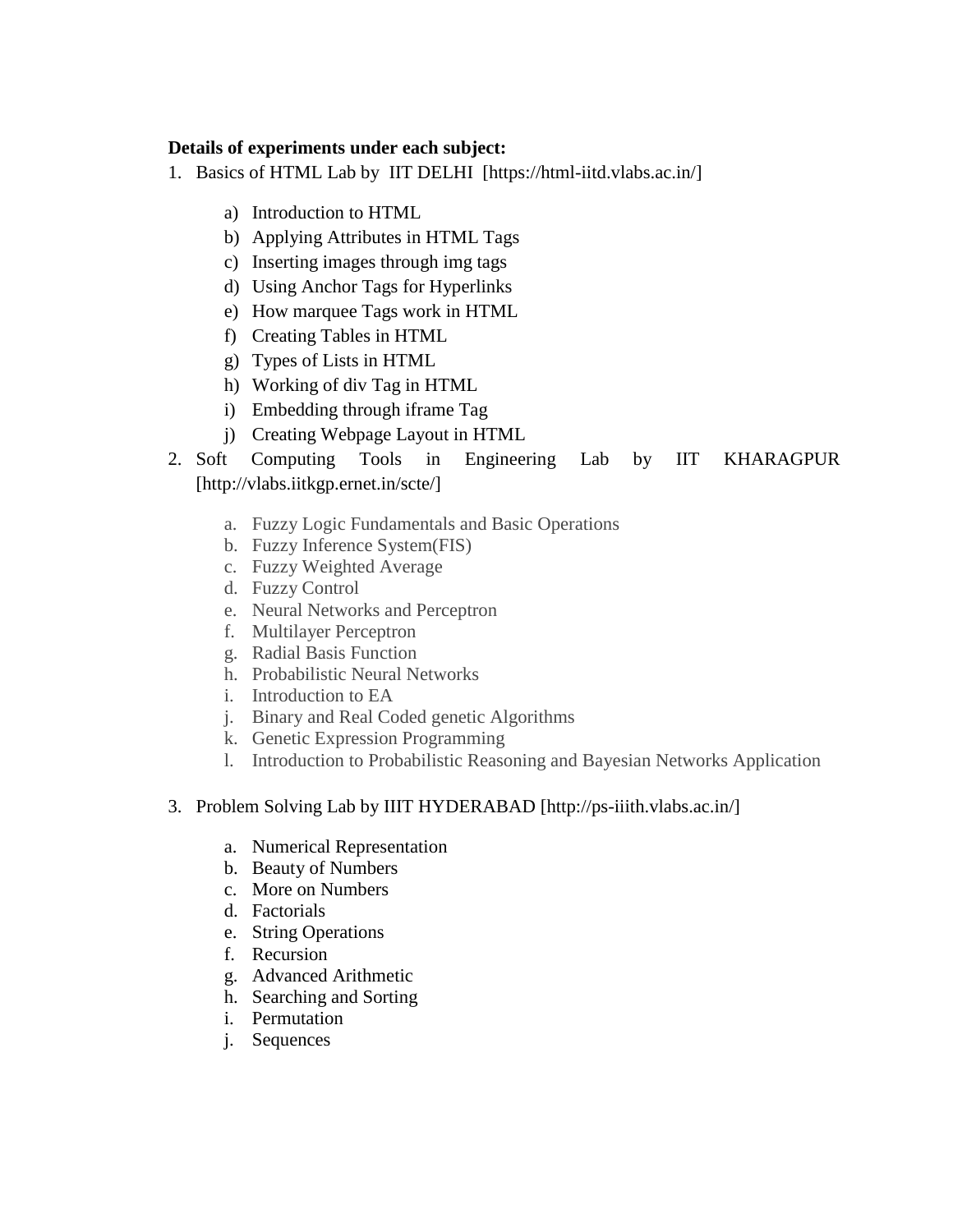4. Data Structures - I by IIIT HYDERABAD [https://ds1-iiith.vlabs.ac.in/datastructures-1/]

Sorting

- [Bubble Sort](https://ds1-iiith.vlabs.ac.in/exp/bubble-sort/exp.html)
- [Merge Sort](https://ds1-iiith.vlabs.ac.in/exp/merge-sort/exp.html)
- [Heap Sort](https://ds1-iiith.vlabs.ac.in/exp/heap-sort/exp.html)
- [Quick Sort](https://ds1-iiith.vlabs.ac.in/exp/quick-sort/exp.html)

Graphs

- [Depth First Search](https://ds1-iiith.vlabs.ac.in/exp/depth-first-search/exp.html)
- [Breadth First Search](https://ds1-iiith.vlabs.ac.in/exp/breadth-first-search/exp.html)

#### Trees

- [Tree Traversal](https://ds1-iiith.vlabs.ac.in/exp/tree-traversal/exp.html)
- [Binary Search Trees](https://ds1-iiith.vlabs.ac.in/exp/binary-search-trees/exp.html)

Stacks and Queues

- Stacks and Oueues
- $\bullet$  [Infix to Postfix](https://ds1-iiith.vlabs.ac.in/exp/infix-postfix/exp.html)

#### Searching

- [Unsorted Arrays](https://ds1-iiith.vlabs.ac.in/exp/unsorted-arrays/exp.html)
- [Hashtables](https://ds1-iiith.vlabs.ac.in/exp/hash-tables/exp.html)

#### Linked Lists

- [Linked lists](https://ds1-iiith.vlabs.ac.in/exp/linked-list/exp.html)
- [Polynomial Arithmetic using linked lists](https://ds1-iiith.vlabs.ac.in/exp/poly-arithmetic/exp.html)
- 5. Data Structures II by IIIT HYDERABAD [https://ds2-iiith.vlabs.ac.in/datastructures-2/]

Sorting- Selection Sort, Radix Sort

Graphs- Topological Sort, Minimum Spanning Trees, Path algorithms: Dijkstra's shortest path

Search Trees- 2-3 Tree, Red Black Tree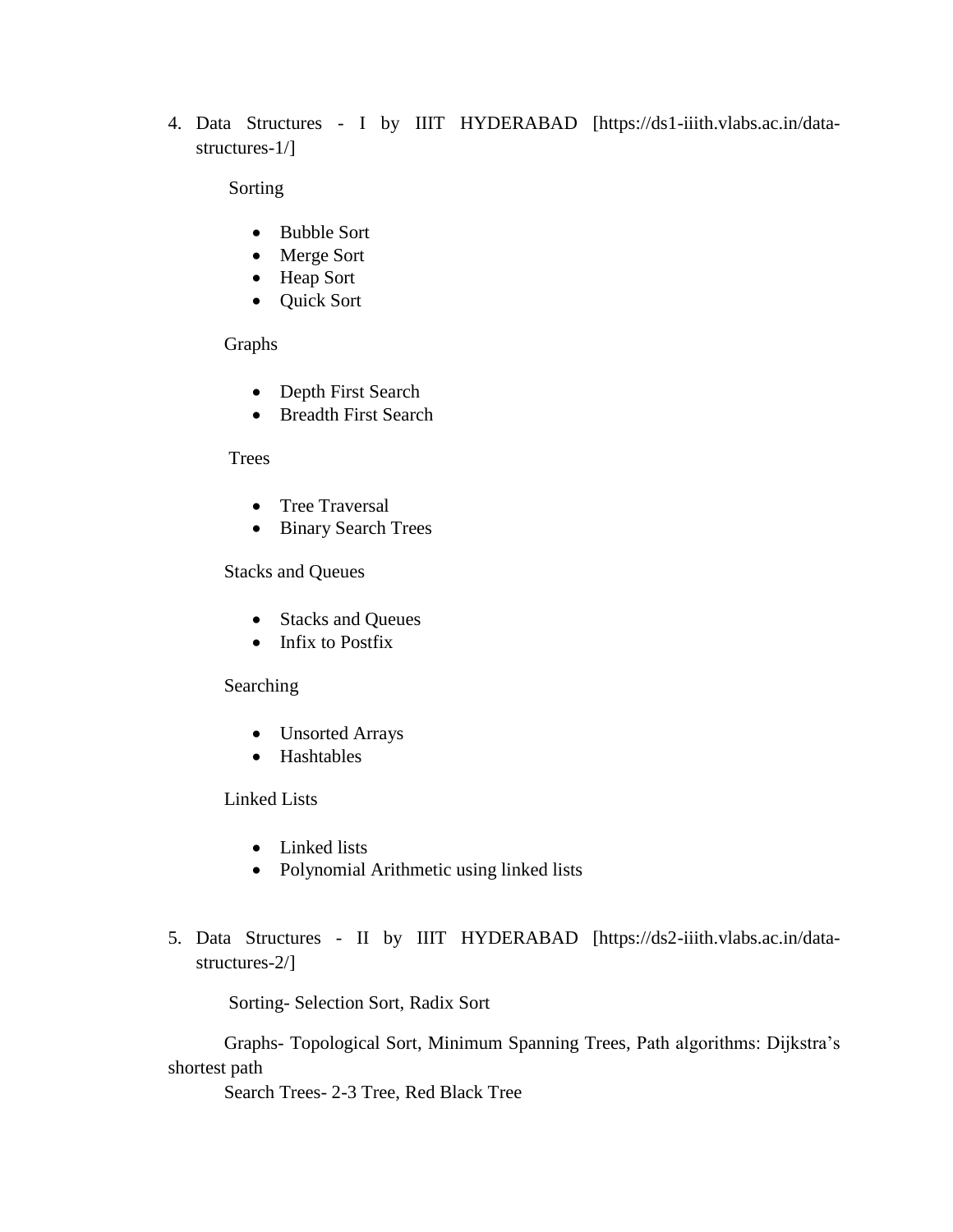Strings- Tries and Suffix Trees, Substring search: KMP algorithm

- 6. Artificial Neural Networks Lab by IIIT HYDERABAD [http://cse22 iiith.vlabs.ac.in/]
	- Parallel and distributed processing I: Interactive activation and competition [models](http://cse22-iiith.vlabs.ac.in/exp_pdp_iacm/Tutorial.html?domain=Computer%20Science&lab=Artificial%20Neural%20Networks)
	- Parallel and distributed processing [II: Constraint satisfaction neural network](http://cse22-iiith.vlabs.ac.in/exp_pdp_csnn/Tutorial.html?domain=Computer%20Science&lab=Artificial%20Neural%20Networks)  [models](http://cse22-iiith.vlabs.ac.in/exp_pdp_csnn/Tutorial.html?domain=Computer%20Science&lab=Artificial%20Neural%20Networks)
	- [Perceptron learning](http://cse22-iiith.vlabs.ac.in/exp_perceptron/Tutorial.html?domain=Computer%20Science&lab=Artificial%20Neural%20Networks)
	- [Multilayer feedforward neural networks](http://cse22-iiith.vlabs.ac.in/exp_mlfnn/Tutorial.html?domain=Computer%20Science&lab=Artificial%20Neural%20Networks)
	- [Hopfield model for pattern storage task](http://cse22-iiith.vlabs.ac.in/exp_hopfield_storage/Tutorial.html?domain=Computer%20Science&lab=Artificial%20Neural%20Networks)
	- [Hopfield model with stochastic update](http://cse22-iiith.vlabs.ac.in/exp_hopfield_stochastic/Tutorial.html?domain=Computer%20Science&lab=Artificial%20Neural%20Networks)
	- [Competitive learning neural networks for pattern clustering](http://cse22-iiith.vlabs.ac.in/exp_clnn/Objective.html?domain=Computer%20Science&lab=Artificial%20Neural%20Networks)
	- [Solution to travelling salesman problem using self organizing maps](http://cse22-iiith.vlabs.ac.in/exp_tsp/Tutorial.html?domain=Computer%20Science&lab=Artificial%20Neural%20Networks)
	- [Solution to optimization problems using Hopfield models](http://cse22-iiith.vlabs.ac.in/exp_optimization/Tutorial.html?domain=Computer%20Science&lab=Artificial%20Neural%20Networks)
	- [Weighted matching problem: Deterministic, stochastic and mean-field annealing](http://cse22-iiith.vlabs.ac.in/exp_weighted_matching/Tutorial.html?domain=Computer%20Science&lab=Artificial%20Neural%20Networks)  [of an Hopfield model](http://cse22-iiith.vlabs.ac.in/exp_weighted_matching/Tutorial.html?domain=Computer%20Science&lab=Artificial%20Neural%20Networks)
- 7. Pattern Recognition Lab by IIIT HYDERABAD [http://cse20-iiith.vlabs.ac.in/]
	- [Feature Representation](http://cse20-iiith.vlabs.ac.in/exp1/Introduction.html?domain=Computer%20Science&lab=Pattern%20Recognition%20Lab)
	- [Mean and Covariance](http://cse20-iiith.vlabs.ac.in/exp2/Introduction.html?domain=Computer%20Science&lab=Pattern%20Recognition%20Lab)
	- [Linear Perceptron Learning](http://cse20-iiith.vlabs.ac.in/exp3/Introduction.html?domain=Computer%20Science&lab=Pattern%20Recognition%20Lab)
	- [Generation of Random Variables](http://cse20-iiith.vlabs.ac.in/exp4/Introduction.html?domain=Computer%20Science&lab=Pattern%20Recognition%20Lab)
	- [Bayesian Classification](http://cse20-iiith.vlabs.ac.in/exp5/Introduction.html?domain=Computer%20Science&lab=Pattern%20Recognition%20Lab)
	- [MLE: Learning the classifier from data](http://cse20-iiith.vlabs.ac.in/exp6/Introduction.html?domain=Computer%20Science&lab=Pattern%20Recognition%20Lab)
	- [Data Clustering: K-Means, MST-based](http://cse20-iiith.vlabs.ac.in/exp7/Introduction.html?domain=Computer%20Science&lab=Pattern%20Recognition%20Lab)
- 8. VLSI Lab by IIIT HYDERABAD [http://cse14-iiith.vlabs.ac.in/]
	- [Schematic Design Of Transistor Level Inverter](http://cse14-iiith.vlabs.ac.in/final-build/EXP_1sep2010/exp1/Introduction.html?domain=Computer%20Science%20&%20Engineering&lab=Welcome%20to%20VLSI%20lab!)
	- [Schematic Design Of Transistor Level NAND & NOR Gate](http://cse14-iiith.vlabs.ac.in/final-build/EXP_1sep2010/exp2/Introduction.html?domain=Computer%20Science%20&%20Engineering&lab=Welcome%20to%20VLSI%20lab!)
	- [Schematic Design Of Transistor Level XOR & XNOR Gate](http://cse14-iiith.vlabs.ac.in/final-build/EXP_1sep2010/exp3/Introduction.html?domain=Computer%20Science%20&%20Engineering&lab=Welcome%20to%20VLSI%20lab!)
	- [Schematic Design Of Pass Transistor Logic & Multiplexer](http://cse14-iiith.vlabs.ac.in/final-build/EXP_1sep2010/exp4/Introduction.html?domain=Computer%20Science%20&%20Engineering&lab=Welcome%20to%20VLSI%20lab!)
	- [Delay Estimation In Chain Of Inverters](http://cse14-iiith.vlabs.ac.in/final-build/EXP_1sep2010/exp5/Introduction.html?domain=Computer%20Science%20&%20Engineering&lab=Welcome%20to%20VLSI%20lab!)
	- [Schematic Design Of D-Latch and D-Flip Flop](http://cse14-iiith.vlabs.ac.in/final-build/EXP_1sep2010/exp6/Introduction.html?domain=Computer%20Science%20&%20Engineering&lab=Welcome%20to%20VLSI%20lab!)
	- [Design Of D-Flip Flop Using Verilog](http://cse14-iiith.vlabs.ac.in/final-build/EXP_1sep2010/exp8/Introduction.html?domain=Computer%20Science%20&%20Engineering&lab=Welcome%20to%20VLSI%20lab!)
	- [Design Of Digital Circuits Using Verilog](http://cse14-iiith.vlabs.ac.in/final-build/EXP_1sep2010/exp9/Introduction.html?domain=Computer%20Science%20&%20Engineering&lab=Welcome%20to%20VLSI%20lab!)
	- [Layout Design](http://cse14-iiith.vlabs.ac.in/final-build/EXP_1sep2010/layout/Introduction.html?domain=Computer%20Science%20&%20Engineering&lab=Welcome%20to%20VLSI%20lab!)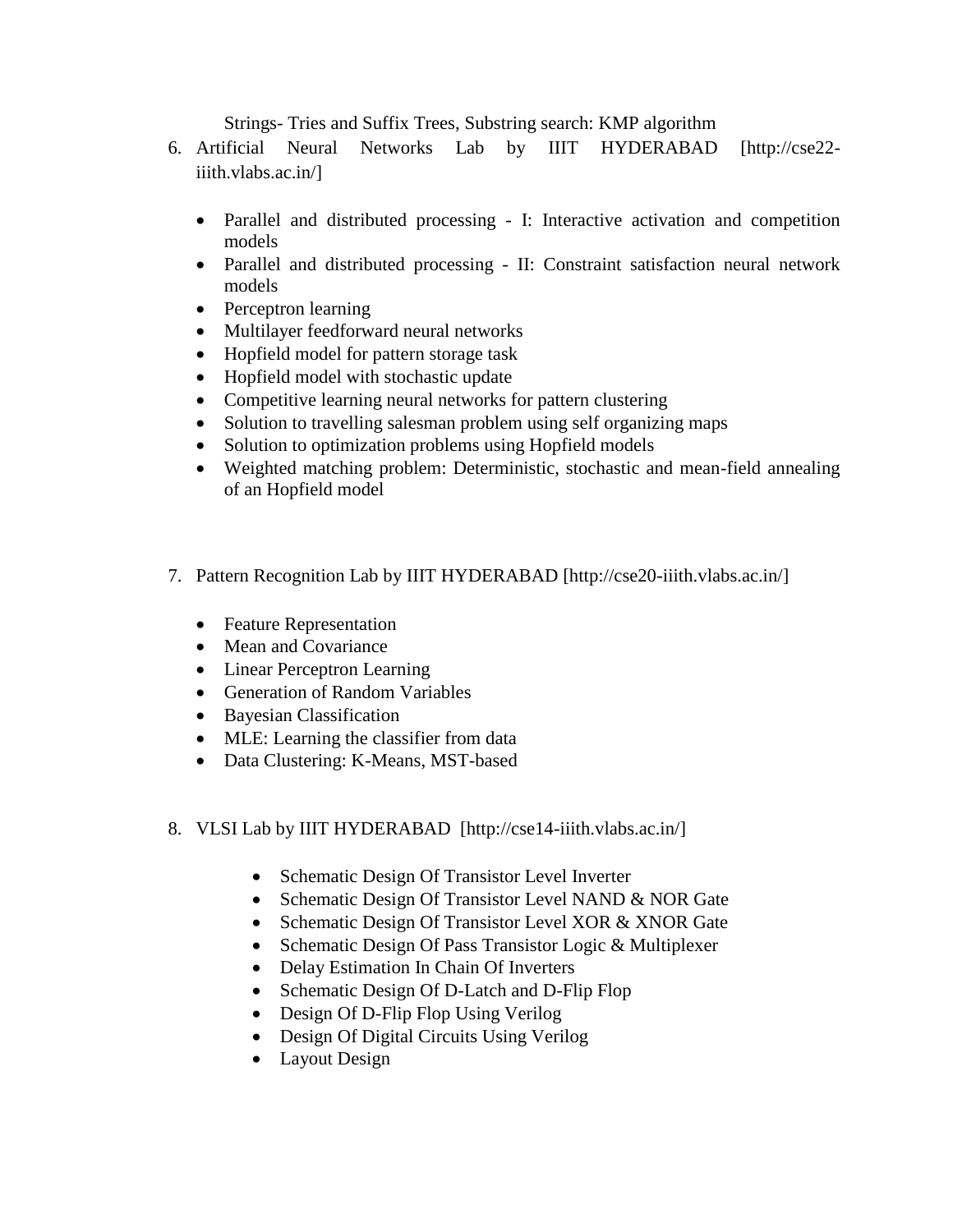- 9. Computer Architecture & Organization Lab by IIT KHARAGPUR [http://vlabs.iitkgp.ernet.in/coa/]
	- [Ripple Carry Adder](http://vlabs.iitkgp.ernet.in/coa/exp1/index.html)
	- [Carry-Look-Ahead Adder](http://vlabs.iitkgp.ernet.in/coa/exp2/index.html)
	- [Wallace Tree Adder](http://vlabs.iitkgp.ernet.in/coa/exp3/index.html)
	- [Synthesis of Flip Flops](http://vlabs.iitkgp.ernet.in/coa/exp4/index.html)
	- [Registers and Counters](http://vlabs.iitkgp.ernet.in/coa/exp5/index.html)
	- [Combinational Multipliers](http://vlabs.iitkgp.ernet.in/coa/exp6/index.html)
	- [Booth's Multiplier](http://vlabs.iitkgp.ernet.in/coa/exp7/index.html)
	- [Arithmetic Logic Unit](http://vlabs.iitkgp.ernet.in/coa/exp8/index.html)
	- [Memory Design](http://vlabs.iitkgp.ernet.in/coa/exp9/index.html)
	- [Associative cache Design](http://vlabs.iitkgp.ernet.in/coa/exp10/index.html)
	- [Direct Mapped cache Design](http://vlabs.iitkgp.ernet.in/coa/exp11/index.html)
	- [CPU Design](http://vlabs.iitkgp.ernet.in/coa/exp12/index.html)
	- [Karnaugh Map](http://vlabs.iitkgp.ernet.in/coa/exp13/index.html)
	- Quine [McClusky Algorithm](http://vlabs.iitkgp.ernet.in/coa/exp14/index.html)

10. Software Engineering Lab by IIT KHARAGPUR [http://vlabs.iitkgp.ernet.in/se/]

- [Identifying the Requirements from Problem Statements](http://vlabs.iitkgp.ernet.in/se/1/)
- [Estimation of Project Metrics](http://vlabs.iitkgp.ernet.in/se/2/)
- [Modeling UML Use Case Diagrams and Capturing Use Case Scenarios](http://vlabs.iitkgp.ernet.in/se/3/)
- E-R Modeling from [the Problem Statements](http://vlabs.iitkgp.ernet.in/se/4/)
- [Identifying Domain Classes from the Problem Statements](http://vlabs.iitkgp.ernet.in/se/5/)
- [Statechart and Activity Modeling](http://vlabs.iitkgp.ernet.in/se/6/)
- [Modeling UML Class Diagrams and Sequence diagrams](http://vlabs.iitkgp.ernet.in/se/7/)
- [Modeling Data Flow Diagrams](http://vlabs.iitkgp.ernet.in/se/8/)
- [Estimation of Test Coverage Metrics and Structural Complexity](http://vlabs.iitkgp.ernet.in/se/9/)
- [Designing Test Suites](http://vlabs.iitkgp.ernet.in/se/10/)
- 11. Data Structures Lab byIIIT HYDERABAD [http://cse01-iiith.vlabs.ac.in/]
	- a. [Number Systems](http://cse01-iiith.vlabs.ac.in/exp1/Introduction.html?domain=Computer%20Science&lab=Data%20Structures)
	- b. [Expression Evaluation using Stacks](http://cse01-iiith.vlabs.ac.in/exp2/Introduction.html?domain=Computer%20Science&lab=Data%20Structures)
	- c. [Sorting using Arrays](http://cse01-iiith.vlabs.ac.in/exp3/Introduction.html?domain=Computer%20Science&lab=Data%20Structures)
	- d. [Polynomials via Linked Lists](http://cse01-iiith.vlabs.ac.in/exp4/Introduction.html?domain=Computer%20Science&lab=Data%20Structures)
	- e. [Search Trees](http://cse01-iiith.vlabs.ac.in/exp5/Introduction.html?domain=Computer%20Science&lab=Data%20Structures)
	- f. [Expression Trees](http://cse01-iiith.vlabs.ac.in/exp6/Introduction.html?domain=Computer%20Science&lab=Data%20Structures)
	- g. [Graph Traversals](http://cse01-iiith.vlabs.ac.in/exp7/Introduction.html?domain=Computer%20Science&lab=Data%20Structures)
	- h. [Shortest Paths in Graphs](http://cse01-iiith.vlabs.ac.in/exp8/Introduction.html?domain=Computer%20Science&lab=Data%20Structures)
	- i. [Minimum Spanning Trees](http://cse01-iiith.vlabs.ac.in/exp9/Introduction.html?domain=Computer%20Science&lab=Data%20Structures)

12. Computer Programming Lab by IIIT HYDERABAD [http://cse02-iiith.vlabs.ac.in/]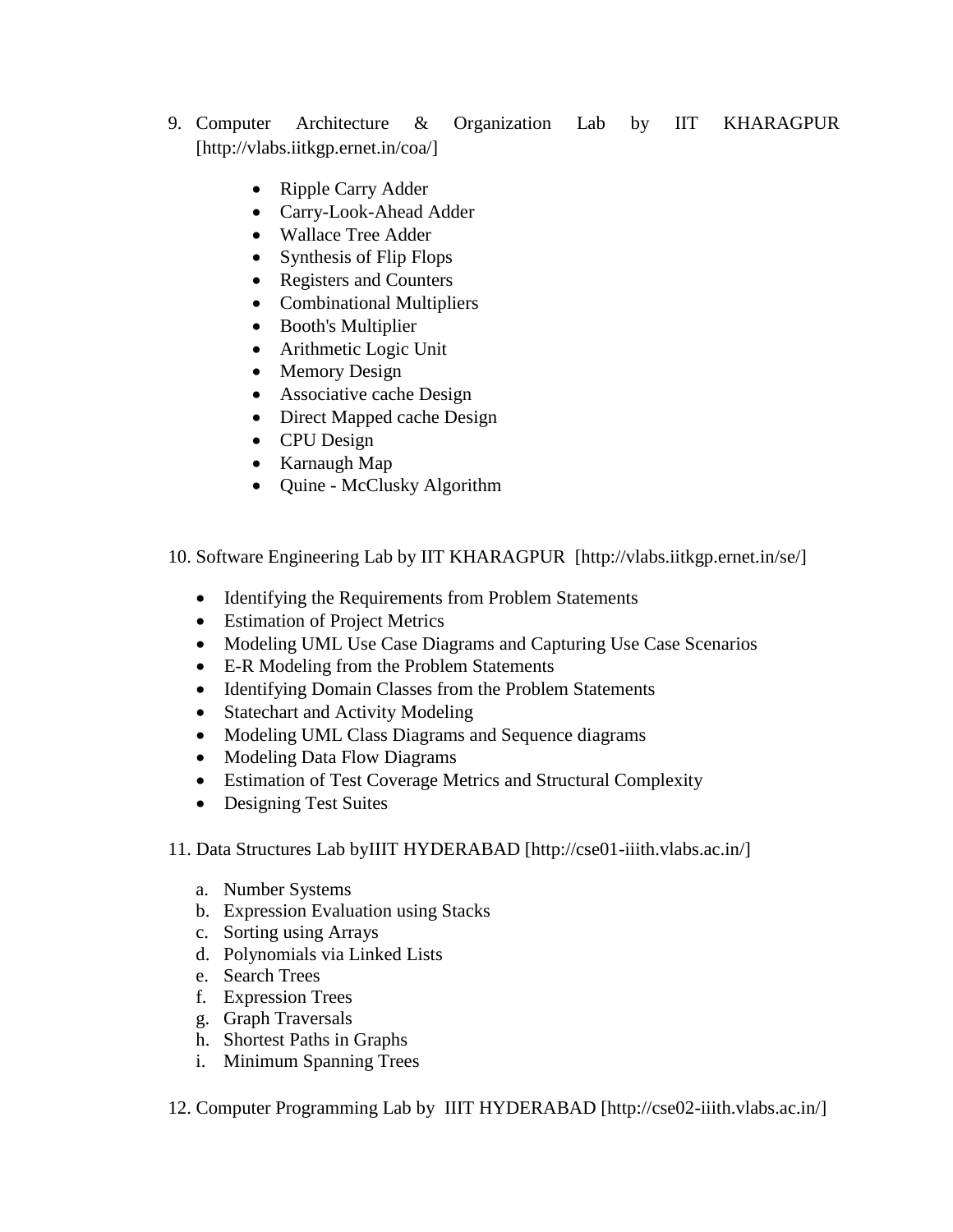- a. Numerical Approximation,
- b. Functions,
- c. Advanced Control Flow,
- d. Arrays,
- e. Structures,
- f. Basic Control Flow,
- g. Strings,
- h. Pointers,
- i. Recursion,
- j. Expression Evaluation

13. Computer Organization Lab by IIIT HYDERABAD[http://cse11-iiith.vlabs.ac.in/]

- a. [Representation of Integers and their Arithmetic](http://cse11-iiith.vlabs.ac.in/Integers/Introduction.html?domain=Computer%20Science&lab=Computer%20Systems%20Organization%20lab)
- b. [Representation of Floating Point Numbers and their Arithmetic](http://cse11-iiith.vlabs.ac.in/FloatingPointNumbers/Introduction.html?domain=Computer%20Science&lab=Computer%20Systems%20Organization%20lab)
- c. [Virtual Memory](http://cse11-iiith.vlabs.ac.in/VirtualMemory/Introduction.html?domain=Computer%20Science&lab=Computer%20Systems%20Organization%20lab)
- d. [MIPS Assembly Language Programming -](http://cse11-iiith.vlabs.ac.in/MIPS1/Introduction.html?domain=Computer%20Science&lab=Computer%20Systems%20Organization%20lab) 1
- e. [ARM Assembly Language Programming -](http://cse11-iiith.vlabs.ac.in/ARM1/Introduction.html?domain=Computer%20Science&lab=Computer%20Systems%20Organization%20lab) 1
- f. [ARM Assembly Language Programming -](http://cse11-iiith.vlabs.ac.in/ARM2/Introduction.html?domain=Computer%20Science&lab=Computer%20Systems%20Organization%20lab) 2
- g. [Single Cycle MIPS CPU](http://cse11-iiith.vlabs.ac.in/SingleCycle/Introduction.html?domain=Computer%20Science&lab=Computer%20Systems%20Organization%20lab)
- 14. Speech Signal Processing Lab by IIIT HYDERABAD [http://ssp-iiith.vlabs.ac.in/]
- a. [Manual speech signal-to-symbol transformation](http://ssp-iiith.vlabs.ac.in/ExpManualSpeech/Objective.html)
- b. [Speech production mechanism](http://ssp-iiith.vlabs.ac.in/ExpSpeechProduction/Objective.html)
- c. [Nature of speech signal](http://ssp-iiith.vlabs.ac.in/ExpNatureOfSpeech/Objective.html)
- d. [Basics of DSP](http://ssp-iiith.vlabs.ac.in/ExpDSPBasics/Objective.html)
- e. [Short-time spectrum analysis of speech](http://ssp-iiith.vlabs.ac.in/ExpShortTimeSpectrum/Objective.html)
- f. [Spectrographic analysis of speech](http://ssp-iiith.vlabs.ac.in/ExpSpectrographicAnal/Objective.html)
- g. [Cepstral analysis of speech](http://ssp-iiith.vlabs.ac.in/ExpCepstralAnaly/Objective.html)
- h. [Linear prediction analysis of speech](http://ssp-iiith.vlabs.ac.in/ExpLinearPrediction/Objective.html)
- i. [Formant synthesis](http://ssp-iiith.vlabs.ac.in/ExpFormatSyn/Objective.html)
- j. [Analysis-by-synthesis of speech](http://ssp-iiith.vlabs.ac.in/ExpAnalBySynthesis/Objective.html)
- 15. Computer Graphics Lab by IIIT HYDERABAD [http://cse18-iiith.vlabs.ac.in/]
- a. [Points and Co-ordinate Systems](http://cse18-iiith.vlabs.ac.in/exp1/Introduction.html?domain=Computer%20Science&lab=Computer%20Graphics)
- b. [Transformations: Translation](http://cse18-iiith.vlabs.ac.in/exp2/Introduction.html?domain=Computer%20Science&lab=Computer%20Graphics)
- c. [Transformations: Rotation](http://cse18-iiith.vlabs.ac.in/exp3/Introduction.html?domain=Computer%20Science&lab=Computer%20Graphics)
- d. [Transformations: Scaling](http://cse18-iiith.vlabs.ac.in/exp4/Introduction.html?domain=Computer%20Science&lab=Computer%20Graphics)
- e. [Hierarchical Transformations: 2D Demo](http://cse18-iiith.vlabs.ac.in/exp5a/Introduction.html?domain=Computer%20Science&lab=Computer%20Graphics)
- f. [Hierarchical Transformations: 3D Articulated Arm](http://cse18-iiith.vlabs.ac.in/exp5b/Introduction.html?domain=Computer%20Science&lab=Computer%20Graphics)
- g. [Projections and Cameras](http://cse18-iiith.vlabs.ac.in/exp6/Introduction.html?domain=Computer%20Science&lab=Computer%20Graphics)
- h. [Clipping: Line](http://cse18-iiith.vlabs.ac.in/exp7/Introduction.html?domain=Computer%20Science&lab=Computer%20Graphics)
- i. [Clipping: Polygon](http://cse18-iiith.vlabs.ac.in/exp8/Introduction.html?domain=Computer%20Science&lab=Computer%20Graphics)
- j. [Rasterization: Line](http://cse18-iiith.vlabs.ac.in/exp9/Introduction.html?domain=Computer%20Science&lab=Computer%20Graphics)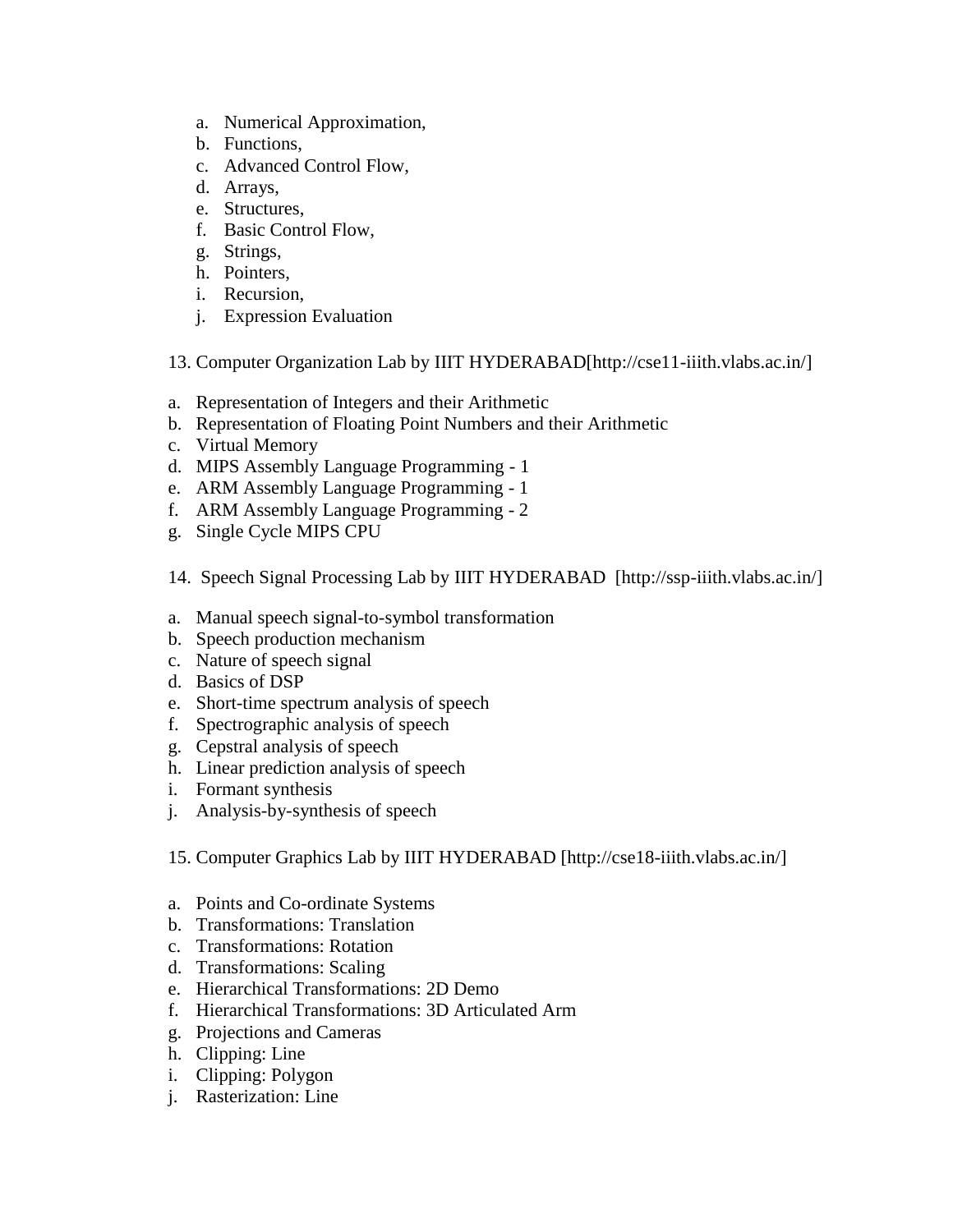#### k. [Rasterization: Polygon](http://cse18-iiith.vlabs.ac.in/exp10/Introduction.html?domain=Computer%20Science&lab=Computer%20Graphics)

- 16. Image Processing Lab by IIIT HYDERABAD [http://cse19-iiith.vlabs.ac.in/]
- a. [Distance and Connectivity](http://cse19-iiith.vlabs.ac.in/objective.php?exp=diff)
- b. [Image Arithmetic](http://cse19-iiith.vlabs.ac.in/objective.php?exp=arith)
- c. [Affine Transformation](http://cse19-iiith.vlabs.ac.in/objective.php?exp=affine)
- d. [Point Operations](http://cse19-iiith.vlabs.ac.in/objective.php?exp=point)
- e. [Neighbourhood Operations](http://cse19-iiith.vlabs.ac.in/objective.php?exp=neigh)
- f. [Image Histogram](http://cse19-iiith.vlabs.ac.in/objective.php?exp=histo)
- g. [Fourier Transform](http://cse19-iiith.vlabs.ac.in/objective.php?exp=fourier)
- h. [Color Image Processing](http://cse19-iiith.vlabs.ac.in/objective.php?exp=colour)
- i. [Morphological Operations](http://cse19-iiith.vlabs.ac.in/objective.php?exp=morph)
- j. [Image Segmentation](http://cse19-iiith.vlabs.ac.in/objective.php?exp=segment)
- k. [Image Processing Test Bench](http://cse19-iiith.vlabs.ac.in/objective.php?exp=piping)

17. Computational Linguistics Lab by IIIT HYDERABAD [ http://cl-iiith.vlabs.ac.in/]

- a. [Forming Sentences-1](http://cl-iiith.vlabs.ac.in/exp1/Introduction.html?domain=Computer%20Science&lab=Computational%20Linguistics%20Lab)
- b. [Forming Sentences-2](http://cl-iiith.vlabs.ac.in/exp2/Introduction.html?domain=Computer%20Science&lab=Computational%20Linguistics%20Lab)
- c. [Tokens and Types](http://cl-iiith.vlabs.ac.in/exp3/Introduction.html?domain=Computer%20Science&lab=Computational%20Linguistics%20Lab)
- d. [Heap's Law](http://cl-iiith.vlabs.ac.in/exp4/Introduction.html?domain=Computer%20Science&lab=Computational%20Linguistics%20Lab)
- e. [Dictionary Generation](http://cl-iiith.vlabs.ac.in/exp5/Introduction.html?domain=Computer%20Science&lab=Computational%20Linguistics%20Lab)
- f. [Coarse-grained POS Tagging](http://cl-iiith.vlabs.ac.in/exp7/Introduction.html?domain=Computer%20Science&lab=Computational%20Linguistics%20Lab)
- g. [Fine-grained POS Tagging](http://cl-iiith.vlabs.ac.in/exp8/Introduction.html?domain=Computer%20Science&lab=Computational%20Linguistics%20Lab)
- h. [Chunking](http://cl-iiith.vlabs.ac.in/exp9/Introduction.html?domain=Computer%20Science&lab=Computational%20Linguistics%20Lab)

18. Natural Language Processing Lab by IIIT HYDERABAD [http://nlp-iith.vlabs.ac.in/]

- a. [Word Analysis](http://nlp-iiith.vlabs.ac.in/exp1/Introduction.html?domain=Computer%20Science&lab=Natural%20Language%20Processing%20Lab)
- b. [Word Generation](http://nlp-iiith.vlabs.ac.in/exp2/Introduction.html?domain=Computer%20Science&lab=Natural%20Language%20Processing%20Lab)
- c. [Morphology](http://nlp-iiith.vlabs.ac.in/exp3/Introduction.html?domain=Computer%20Science&lab=Natural%20Language%20Processing%20Lab)
- d. [N-Grams](http://nlp-iiith.vlabs.ac.in/exp4/Introduction.html?domain=Computer%20Science&lab=Natural%20Language%20Processing%20Lab)
- e. [N-Grams Smoothing](http://nlp-iiith.vlabs.ac.in/exp5/Introduction.html?domain=Computer%20Science&lab=Natural%20Language%20Processing%20Lab)
- f. [POS Tagging: Hidden Markov Model](http://nlp-iiith.vlabs.ac.in/exp6/Introduction.html?domain=Computer%20Science&lab=Natural%20Language%20Processing%20Lab)
- g. [POS Tagging: Viterbi Decoding](http://nlp-iiith.vlabs.ac.in/exp7/Introduction.html?domain=Computer%20Science&lab=Natural%20Language%20Processing%20Lab)
- h. [Building POS Tagger](http://nlp-iiith.vlabs.ac.in/exp8/Introduction.html?domain=Computer%20Science&lab=Natural%20Language%20Processing%20Lab)
- i. [Chunking](http://nlp-iiith.vlabs.ac.in/exp9/Introduction.html?domain=Computer%20Science&lab=Natural%20Language%20Processing%20Lab)
- j. [Building Chunker](http://nlp-iiith.vlabs.ac.in/exp10/Introduction.html?domain=Computer%20Science&lab=Natural%20Language%20Processing%20Lab)
- 19. Wireless Sensor Network Lab by AMRITA VISHWA VIDYAPEETHAM [http://vlab.amrita.edu/index.php?sub=78]
	- a. [Introduction to WSN](http://vlab.amrita.edu/index.php?sub=78&brch=256&sim=1287&cnt=1)
	- b. [nesC Programming](http://vlab.amrita.edu/index.php?sub=78&brch=256&sim=1288&cnt=1)
	- c. [Send and Receive](http://vlab.amrita.edu/index.php?sub=78&brch=256&sim=1289&cnt=1)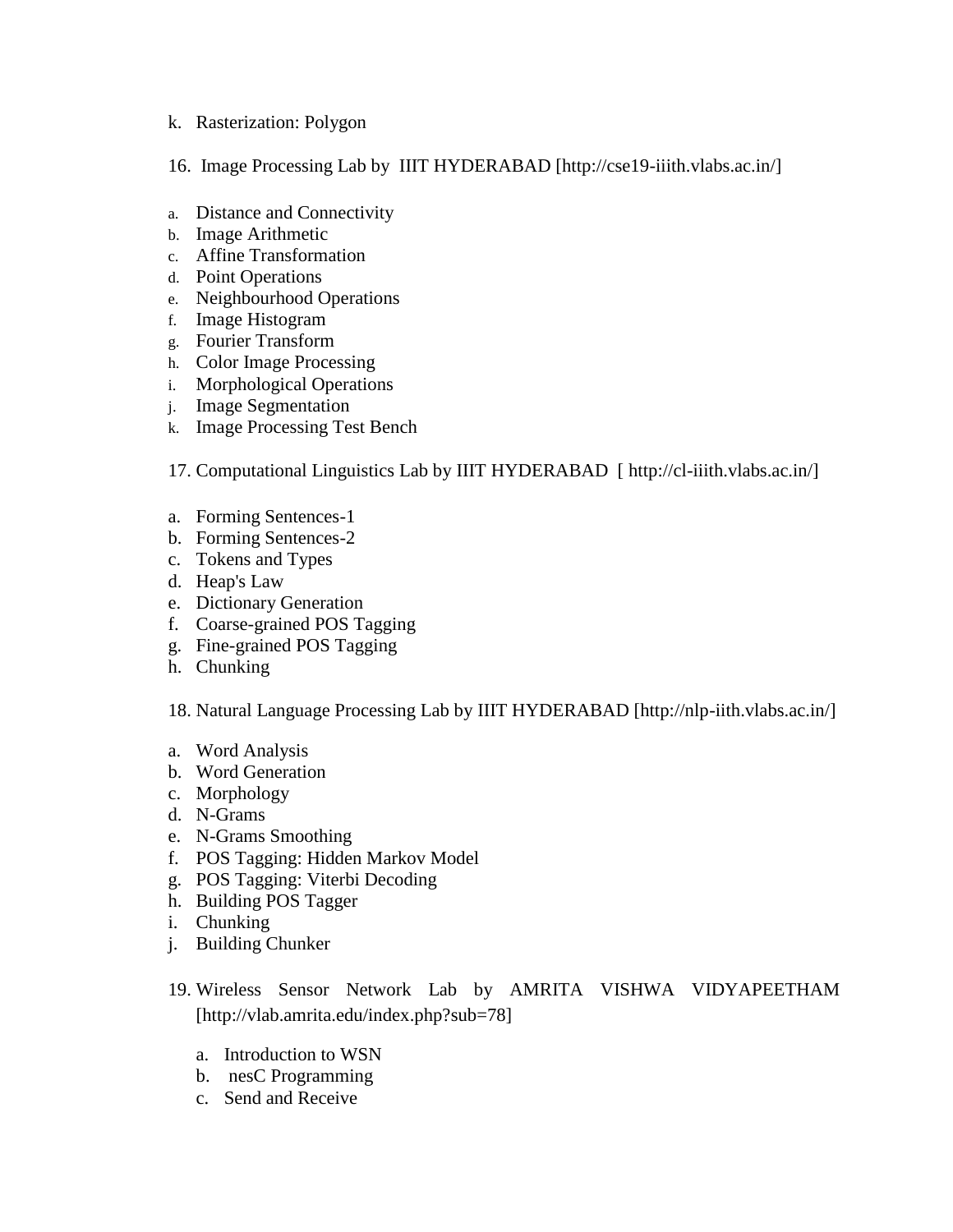- d. [Range & Connectivity vs. Antenna Power](http://vlab.amrita.edu/index.php?sub=78&brch=256&sim=1362&cnt=1)
- e. [Duty Cycle vs. Power Consumption](http://vlab.amrita.edu/index.php?sub=78&brch=256&sim=1397&cnt=3079)
- f. [Sensor Data Acquisition](http://vlab.amrita.edu/index.php?sub=78&brch=256&sim=1394&cnt=1)
- g. [Data Collection Frequency and Tx. vs. Power Consumption](http://vlab.amrita.edu/index.php?sub=78&brch=256&sim=1400&cnt=1)
- h. [Wireless Propagation](http://vlab.amrita.edu/index.php?sub=78&brch=256&sim=1363&cnt=1)
- i. [Wireless Sensor Network](http://vlab.amrita.edu/index.php?sub=78&brch=256&sim=1555&cnt=1)
- j. [Wireless Sensor Network Data Acquisition, Transmission, and Aggregation](http://vlab.amrita.edu/index.php?sub=78&brch=256&sim=1557&cnt=1)
- k. [Clustering Algorithms](http://vlab.amrita.edu/index.php?sub=78&brch=256&sim=1558&cnt=1)
- l. [Time Synchronization](http://vlab.amrita.edu/index.php?sub=78&brch=256&sim=1544&cnt=1)
- 20. Cryptography Lab by IIIT HYDERABAD [http://cse29-iiith.vlabs.ac.in/]
- a. [Breaking the Shift Cipher](http://cse29-iiith.vlabs.ac.in/exp1/Introduction.html?domain=Computer%20%20%20%20%20%20%20%20%20%20%20%20%20%20%20%20%20%20%20%20%20%20%20%20%20%20%20%20%20%20%20%20%20%20%20%20Science&lab=Cryptography%20%20%20%20%20%20%20%20%20%20%20%20%20%20%20%20%20%20%20%20%20%20%20%20%20%20%20%20%20%20%20%20%20%20%20%20Lab)
- b. [Breaking the Mono-alphabetic Substitution Cipher](http://cse29-iiith.vlabs.ac.in/exp2/Introduction.html?domain=Computer%20%20%20%20%20%20%20%20%20%20%20%20%20%20%20%20%20%20%20%20%20%20%20%20%20%20%20%20%20%20%20%20%20%20%20%20Science&lab=Cryptography%20%20%20%20%20%20%20%20%20%20%20%20%20%20%20%20%20%20%20%20%20%20%20%20%20%20%20%20%20%20%20%20%20%20%20%20Lab)
- c. [One-Time Pad and Perfect Secrecy](http://cse29-iiith.vlabs.ac.in/exp3/Introduction.html?domain=Computer%20%20%20%20%20%20%20%20%20%20%20%20%20%20%20%20%20%20%20%20%20%20%20%20%20%20%20%20%20%20%20%20%20%20%20%20Science&lab=Cryptography%20%20%20%20%20%20%20%20%20%20%20%20%20%20%20%20%20%20%20%20%20%20%20%20%20%20%20%20%20%20%20%20%20%20%20%20Lab)
- d. [Message Authentication Codes](http://cse29-iiith.vlabs.ac.in/exp4/Introduction.html?domain=Computer%20%20%20%20%20%20%20%20%20%20%20%20%20%20%20%20%20%20%20%20%20%20%20%20%20%20%20%20%20%20%20%20%20%20%20%20Science&lab=Cryptography%20%20%20%20%20%20%20%20%20%20%20%20%20%20%20%20%20%20%20%20%20%20%20%20%20%20%20%20%20%20%20%20%20%20%20%20Lab)
- e. [Cryptographic Hash Functions and Applications](http://cse29-iiith.vlabs.ac.in/exp5/Introduction.html?domain=Computer%20%20%20%20%20%20%20%20%20%20%20%20%20%20%20%20%20%20%20%20%20%20%20%20%20%20%20%20%20%20%20%20%20%20%20%20Science&lab=Cryptography%20%20%20%20%20%20%20%20%20%20%20%20%20%20%20%20%20%20%20%20%20%20%20%20%20%20%20%20%20%20%20%20%20%20%20%20Lab)
- f. [Symmetric Key Encryption Standards \(DES\)](http://cse29-iiith.vlabs.ac.in/exp6/Introduction.html?domain=Computer%20%20%20%20%20%20%20%20%20%20%20%20%20%20%20%20%20%20%20%20%20%20%20%20%20%20%20%20%20%20%20%20%20%20%20%20Science&lab=Cryptography%20%20%20%20%20%20%20%20%20%20%20%20%20%20%20%20%20%20%20%20%20%20%20%20%20%20%20%20%20%20%20%20%20%20%20%20Lab)
- g. [Symmetric Key Encryption Standards \(AES\)](http://cse29-iiith.vlabs.ac.in/exp7/Introduction.html?domain=Computer%20%20%20%20%20%20%20%20%20%20%20%20%20%20%20%20%20%20%20%20%20%20%20%20%20%20%20%20%20%20%20%20%20%20%20%20Science&lab=Cryptography%20%20%20%20%20%20%20%20%20%20%20%20%20%20%20%20%20%20%20%20%20%20%20%20%20%20%20%20%20%20%20%20%20%20%20%20Lab)
- h. [Diffie-Hellman Key Establishment](http://cse29-iiith.vlabs.ac.in/exp8/Introduction.html?domain=Computer%20%20%20%20%20%20%20%20%20%20%20%20%20%20%20%20%20%20%20%20%20%20%20%20%20%20%20%20%20%20%20%20%20%20%20%20Science&lab=Cryptography%20%20%20%20%20%20%20%20%20%20%20%20%20%20%20%20%20%20%20%20%20%20%20%20%20%20%20%20%20%20%20%20%20%20%20%20Lab)
- i. [Public-Key Cryptosystems \(PKCSv1.5\)](http://cse29-iiith.vlabs.ac.in/exp9/Introduction.html?domain=Computer%20%20%20%20%20%20%20%20%20%20%20%20%20%20%20%20%20%20%20%20%20%20%20%20%20%20%20%20%20%20%20%20%20%20%20%20Science&lab=Cryptography%20%20%20%20%20%20%20%20%20%20%20%20%20%20%20%20%20%20%20%20%20%20%20%20%20%20%20%20%20%20%20%20%20%20%20%20Lab)
	- j. [Digital Signatures](http://cse29-iiith.vlabs.ac.in/exp10/Introduction.html?domain=Computer%20Science&lab=Cryptography%20Lab)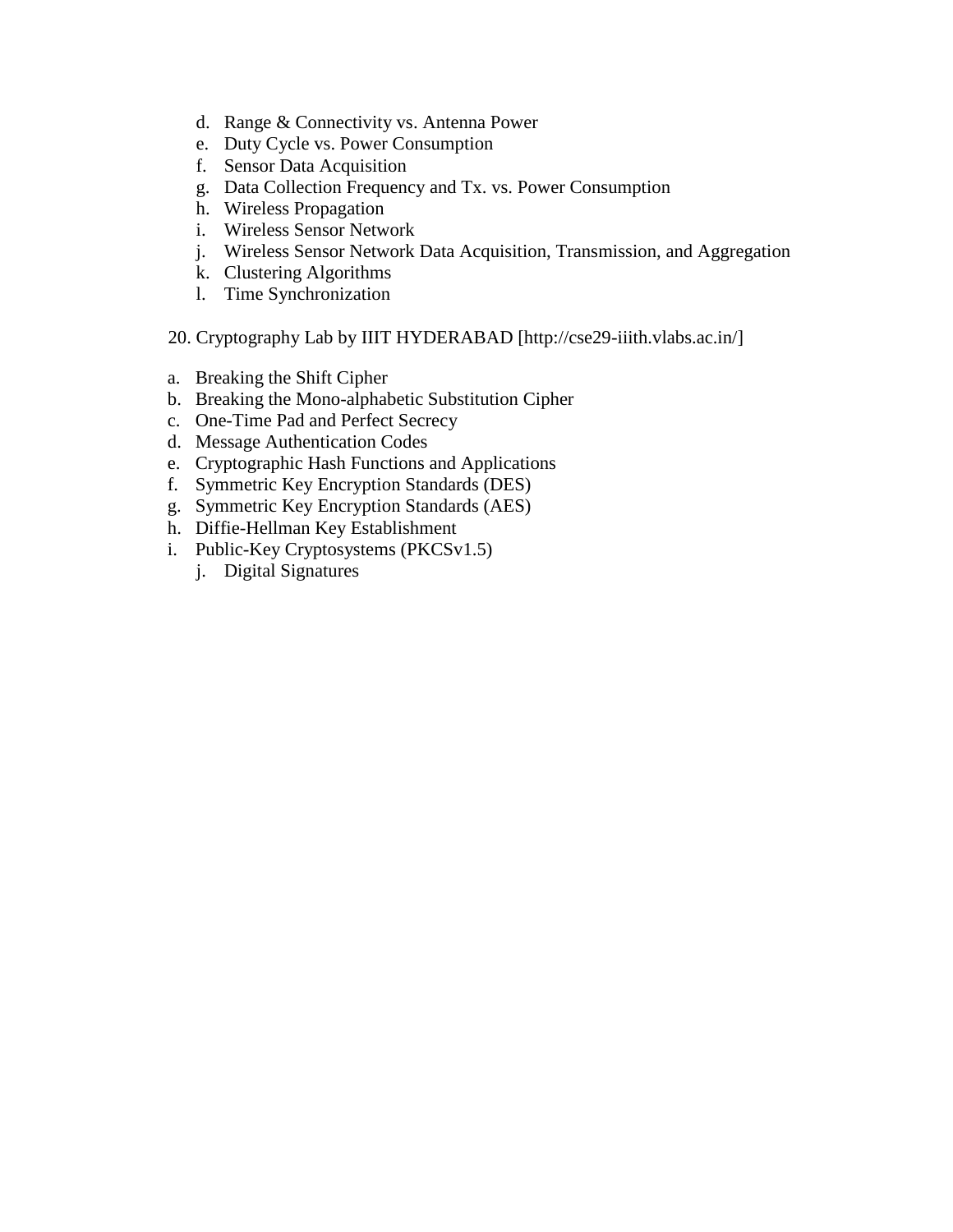#### **Annexure-2 Virtual labs available belonging to the subjects of area of Electronics and Communication**

By the end of December 2020, there are total 20 subjects virtual labs are available. These subjects can be found at:

[https://www.vlab.co.in/broad-area-electronics-and-communications.](https://www.vlab.co.in/broad-area-electronics-and-communications)

All of these labs have been developed by prestigious engineering institutes of India. The details of list of experiments under each of these subjects are mentioned from next page.

12. Digital Applications Lab by IIT BOMBAY

[https://da-iitb.vlabs.ac.in/]

- 13. Digital Logic Design by
	- a) IIT BOMBAY

[https://dld-iitb.vlabs.ac.in/]

b) IIIT HYDERABAD

[http://cse15-iiith.vlabs.ac.in/]

14. Digital Logic Design using Gates by IIT BOMBAY

[https://dldg-iitb.vlabs.ac.in]

- 15. Fading Channels and Mobile Communications Lab by IIT KHARAGPUR [http://vlabs.iitkgp.ernet.in/fcmc/]
- 16. Advanced Network Technologies Virtual Lab by IIT KHARAGPUR [http://vlabs.iitkgp.ernet.in/ant/]
- 17. Analog Signals Network and Measurement Lab by IIT KHARAGPUR [http://vlabs.iitkgp.ernet.in/asnm/]
- 18. Digital Electronics Lab by IIT ROORKEE [https://de-iitr.vlabs.ac.in/]
- 19. Queuing Networks Modelling Lab by IIT DELHI [http://qnm-iitd.vlabs.ac.in/]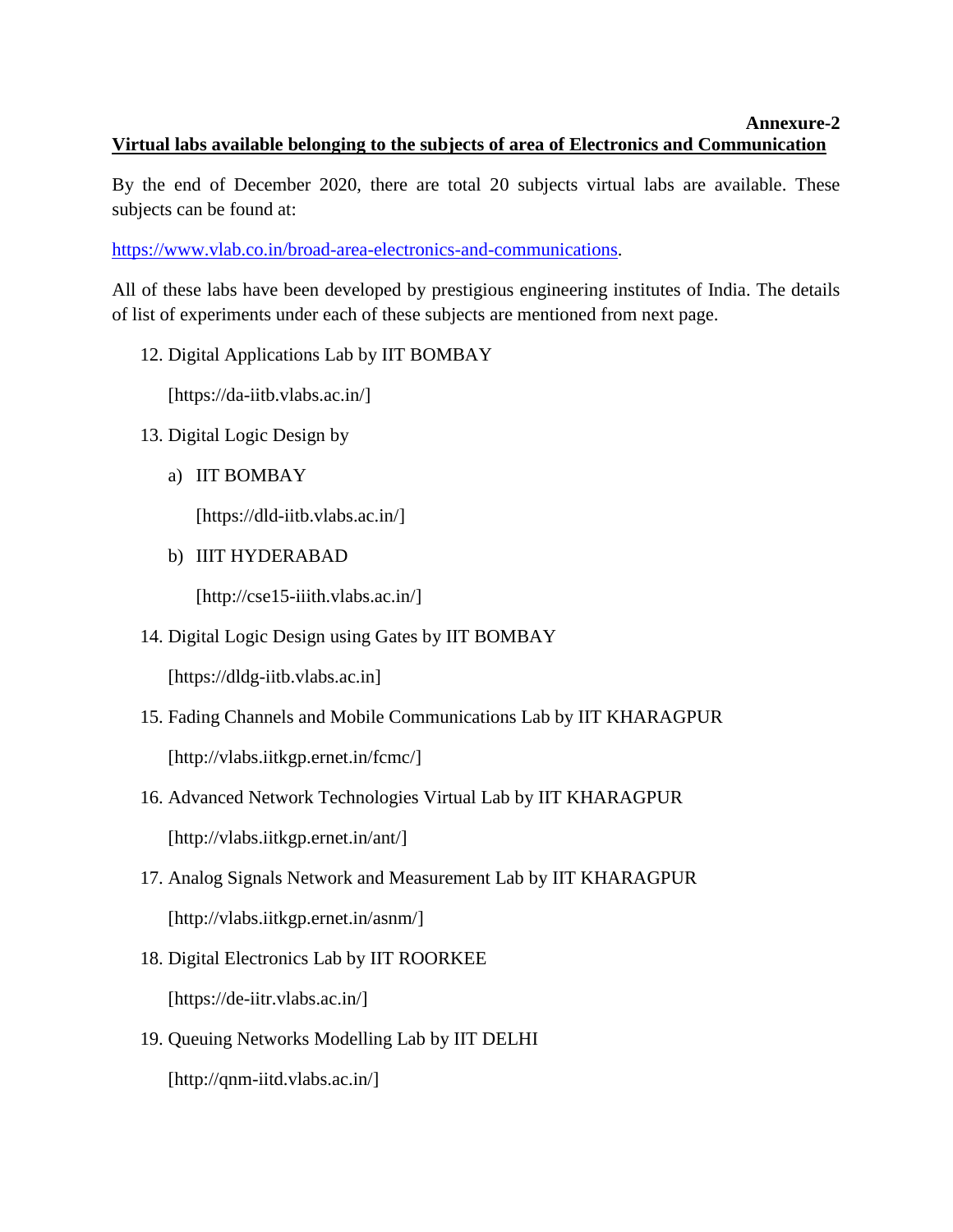- 20. Hybrid Electronics Lab by COE PUNE [http://he-coep.vlabs.ac.in/]
- 21. RF and Microwave Characterization Lab by IIT KANPUR [http://www.iitk.ac.in/mimt\_lab/vlab/index.php]
- 22. Digital Electronic Circuits Lab by IIT KHARAGPUR [http://vlabs.iitkgp.ernet.in/dec/]
- 23. Digital Signal Processing Lab by IIT KHARAGPUR [http://vlabs.iitkgp.ernet.in/dsp/]
- 24. Basic Electronics Lab by IIT KHARAGPUR [http://vlabs.iitkgp.ernet.in/be/]
- 25. Signals and Systems Lab by IIT GUWAHATI [http://ssl-iitg.vlabs.ac.in/]
- 26. Electric Circuits Lab by AMRITA VISHWA VIDYAPEETHAM [http://vlab.amrita.edu/index.php]
- 27. Electronics Devices and Circuits Lab by IIT BOMBAY [https://ee-iitb.vlabs.ac.in/]
- 28. Satellite Modelling and Simulation Lab by IIT BOMBAY [https://aero04-iitb.vlabs.ac.in/]
- 29. Analog Electronics Lab by IIT ROORKEE [https://ae-iitr.vlabs.ac.in/]
- 30. Electronic Instrumentation Lab by IIT GUWAHATI [https://vem-iitg.vlabs.ac.in/]
- 31. Digital VLSI Design Virtual Lab by IIT GUWAHATI [https://vlsi-iitg.vlabs.ac.in/]

#### **Details of experiments under each subject:**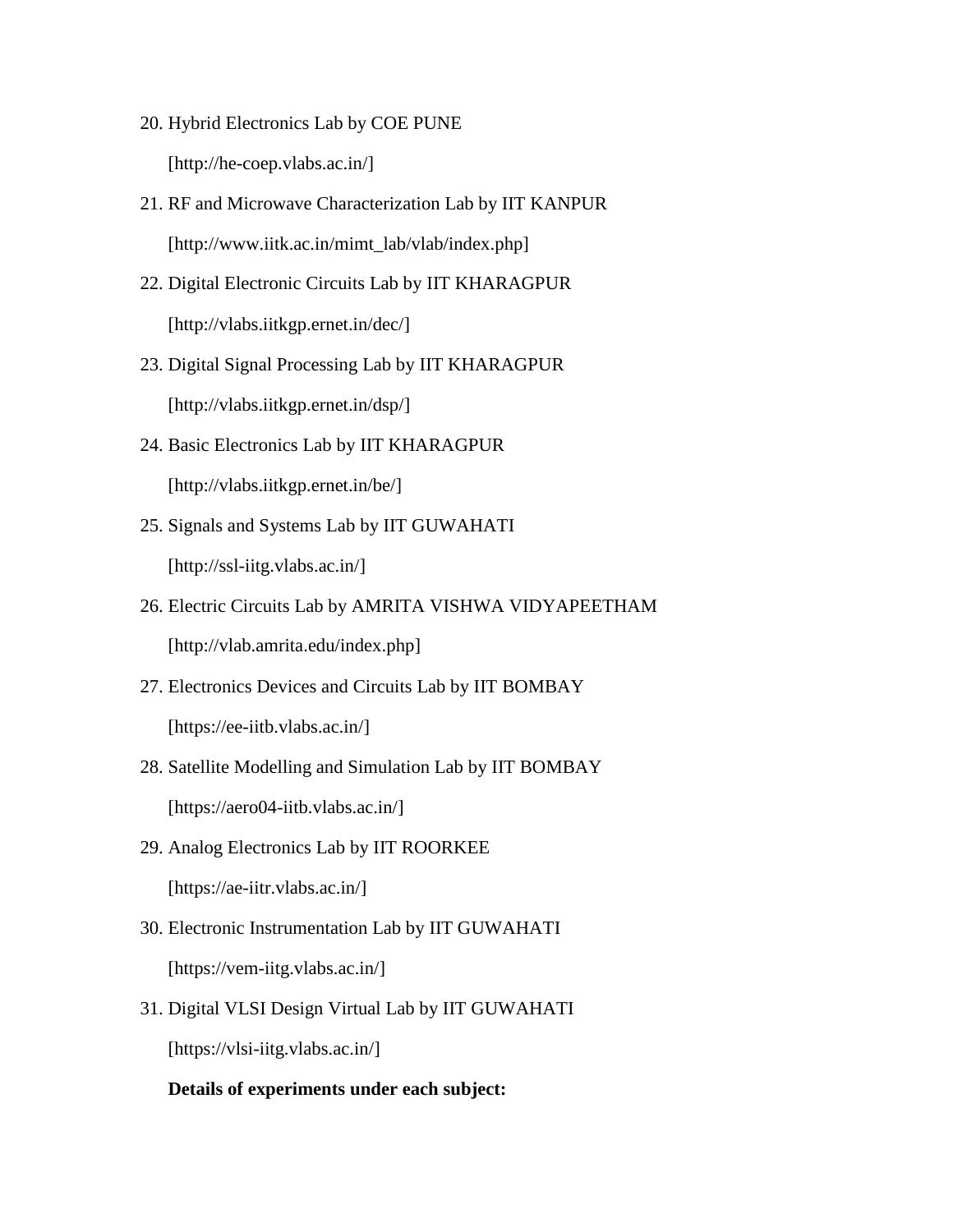- 1. Digital Applications Lab by IIT BOMBAY [https://da-iitb.vlabs.ac.in/]
	- a. Washing machine control using basic AND and NOT gates
	- b. [Basics of OR gate and its application in industrial control](http://da-iitb.vlabs.ac.in/digital-applications/exp/industrial-control)
	- c. [Basics of NOT gate and its application in an eight bit ones complement circuit](http://da-iitb.vlabs.ac.in/digital-applications/exp/eight-bit-ones-complement)
	- d. [Basic NOT gate and its application in fuel level indicator](http://da-iitb.vlabs.ac.in/digital-applications/exp/fuel-level-indicator)
	- e. [Seat belt warning system using basic AND and NOT gates](http://da-iitb.vlabs.ac.in/digital-applications/exp/seat-belt-warning-system)
	- f. [Basics of AND gate and its application in car wiper control](http://da-iitb.vlabs.ac.in/digital-applications/exp/car-wiper-control)
	- g. [Water level control using basic AND and NOT gates](http://da-iitb.vlabs.ac.in/digital-applications/exp/water-level-control)
	- h. [Electronic lock using basic logic gates](http://da-iitb.vlabs.ac.in/digital-applications/exp/electronic-lock)
	- i. [Universal NAND gate and its application in level monitoring in chemical plant](http://da-iitb.vlabs.ac.in/digital-applications/exp/level-monitoring-chemical-plant)
	- j. [Universal NOR gate and its application in automobile alarm system](http://da-iitb.vlabs.ac.in/digital-applications/exp/automobile-alarm-system)
	- k. [XOR gate and its application in staircase light control](http://da-iitb.vlabs.ac.in/digital-applications/exp/staircase-light-control)
	- l. [Majority circuit using basic logic gates](http://da-iitb.vlabs.ac.in/digital-applications/exp/majority-circuit)
	- m. [Cockpit warning light control using basic logic gates](http://da-iitb.vlabs.ac.in/digital-applications/exp/cockpit-warning-light-control)
	- n. [DIY Build your own combinational logic circuit using generalized simulator](http://da-iitb.vlabs.ac.in/digital-applications/exp/generalized-simulator)
- 2. Digital Logic Design by
	- i. IIT BOMBAY [https://dld-iitb.vlabs.ac.in/]
		- a. Implementation of 8:1 multiplexer using MSI ICs
		- b. Design of four variable function using MSI ICs
		- c. Design of Gray to Binary code converter using MSI ICs
		- d. Design of Binary to Gray code converter using MSI ICs
		- e. Implementation of binary adder using MSI ICs
		- f. Design of binary subtractor using MSI ICs
		- g. Implementation of four bit digital comparator using MSI ICs
		- h. Design of eight bit digital comparator using MSI ICs
	- ii. IIIT HYDERABAD [http://cse15-iiith.vlabs.ac.in/]
		- a. Adder Circuit
		- b. Multiplexer
		- c. Decoder with 7-Segment Display
		- d. ALU with function
		- e. Comparator
		- f. Latch and Flip Flops
		- g. Registers
		- h. Counters
		- i. Multipliers
		- j. State Diagrams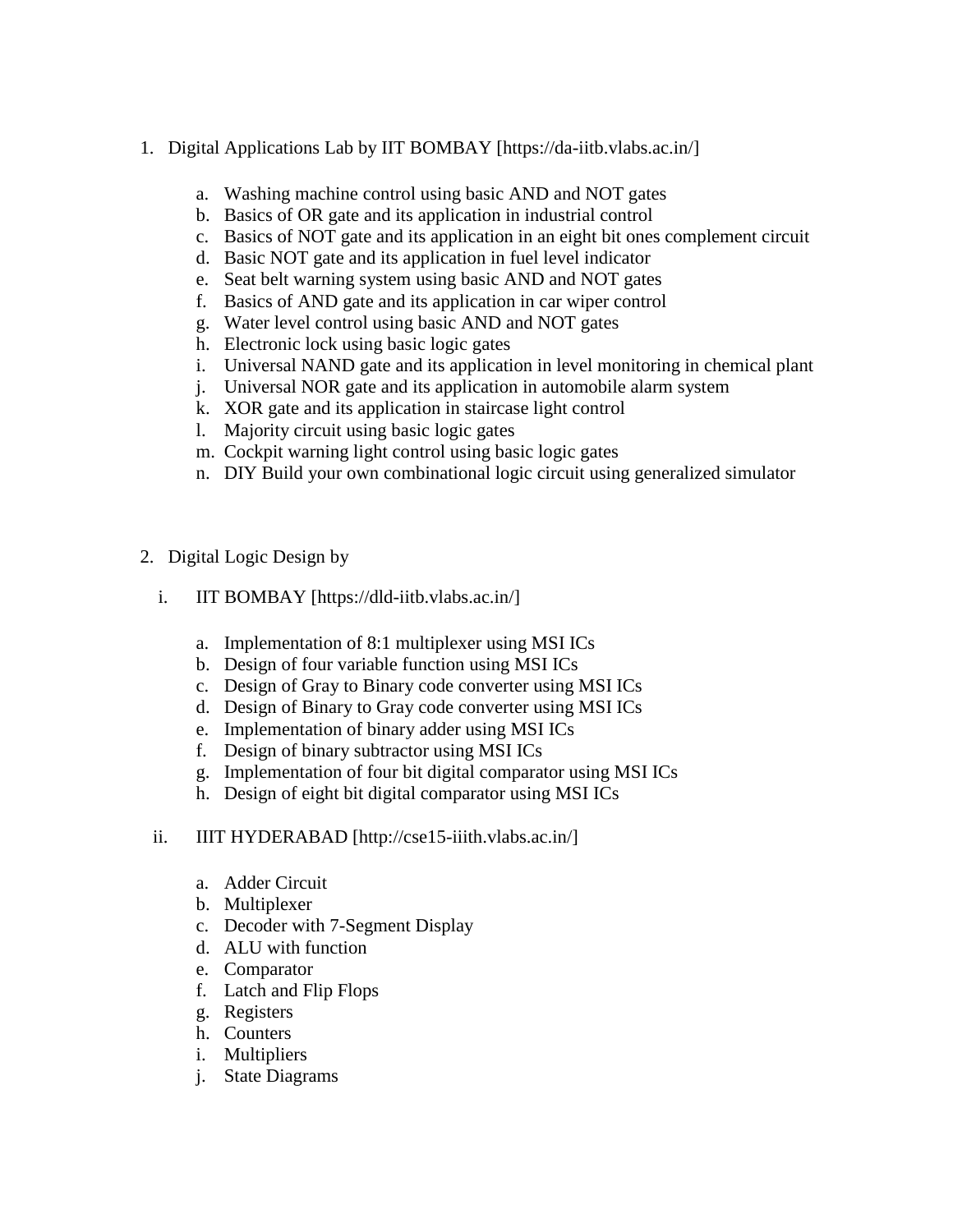- 3. Digital Logic Design using Gates by IIT BOMBAY [https://dldg-iitb.vlabs.ac.in]
	- a. Design of multiplexer circuit using gates
	- b. Multiplexer using Universal logic gates
	- c. Demultiplexer using basic logic gates
	- d. Demultiplexer using Universal logic gates
	- e. Application of Multiplexer
- 4. Fading Channels and Mobile Communications Lab by IIT KHARAGPUR

[http://vlabs.iitkgp.ernet.in/fcmc/]

- a. Understanding of Pathloss
- b. Pathloss with Shadowing
- c. Horizontal and Vertical Beam Pattern
- d. Calculation of Boundary Coverage Probability
- e. Calculation of SINR including Beam Tilt, A: Downlink B: Uplink
- f. Frequency Reuse A: Co-Channel Cells B: Cell Cluster
- g. Sectoring
- h. Handoff
- i. Flat Fading
- j. Frequency Selective Fading
- 5. Advanced Network Technologies Virtual Lab by IIT KHARAGPUR

[http://vlabs.iitkgp.ernet.in/ant/]

- a. Basics of Network Simulation
- b. Simulating a Local Area Network
- c. Measuring Network Performance
- d. Evaluation using NS-2
- e. Simulation of a Satellite Network
- f. Simulating a Wi-Fi Network
- g. Simulating a WiMAX Network
- h. Simulating a Mobile Adhoc Network
- i. Simulating a Wireless Sensor Network
- j. Setting up a Bluetooth Network
- k. Setting up a ZigBee Network
- 6. Analog Signals Network and Measurement Lab by IIT KHARAGPUR

[http://vlabs.iitkgp.ernet.in/asnm/]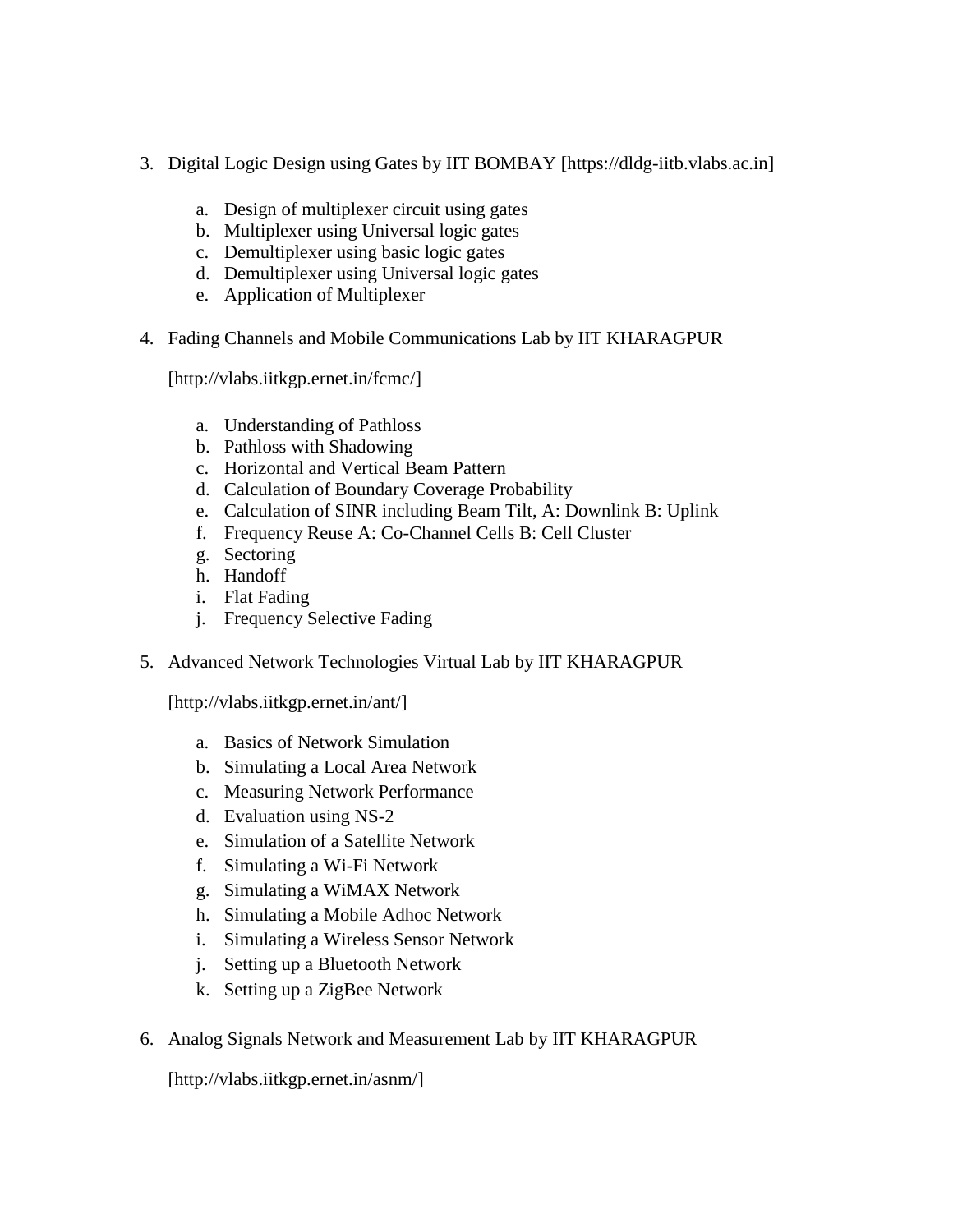- a. Verification of Norton Theorem
- b. Verification of Thevenin Theorem
- c. Verification of Tellegen's Theorem
- d. Verification of Superposition Theorem
- e. Verification of Millman's Theorem
- f. Three Phase Power Measurement
- g. R-L-C Circuit Analysis
- h. Tests on Single Phase Transformer
- i. Verification of Compensation Theorem
- j. Verification of Reciprocity Theorem
- k. Verification of Maximum Power Transfer Theorem
- l. Determination of different parameters of Two-port network and verification of their interrelations
- 7. Digital Electronics Lab by IIT ROORKEE [https://de-iitr.vlabs.ac.in/]
	- a. Verification and interpretation of truth table for AND, OR, NOT, NAND, NOR, Ex-OR, Ex-NOR gates
	- b. Construction of half and full adder using XOR and NAND gates and verification of its operation
	- c. To Study and Verify Half and Full Subtractor
	- d. Realization of logic functions with the help of Universal Gates (NAND, NOR)
	- e. Construction of a NOR gate latch and verification of its operation
	- f. Verify the truth table of RS, JK, T and D flip-flops using NAND and NOR gates
	- g. Design and Verify the 4-Bit Serial In Parallel Out Shift Registers
	- h. Implementation and verification of decoder or de-multiplexer and encoder using logic gates
	- i. Implementation of  $4x1$  multiplexer and  $1x4$  demultiplexer using logic gates
	- j. Design and verify the 4- Bit Synchronous or Asynchronous Counter using JK Flip Flop
	- k. Verify Binary to Gray and Gray to Binary conversion using NAND gates only
	- l. Verify the truth table of one bit and two bit comparator using logic gates
- 8. Queuing Networks Modelling Lab by IIT DELHI [http://qnm-iitd.vlabs.ac.in/]
	- a. Markovian Queues (Three)
	- b. Non-Markovian Queues (Four)
	- c. Queuing Networks (Four)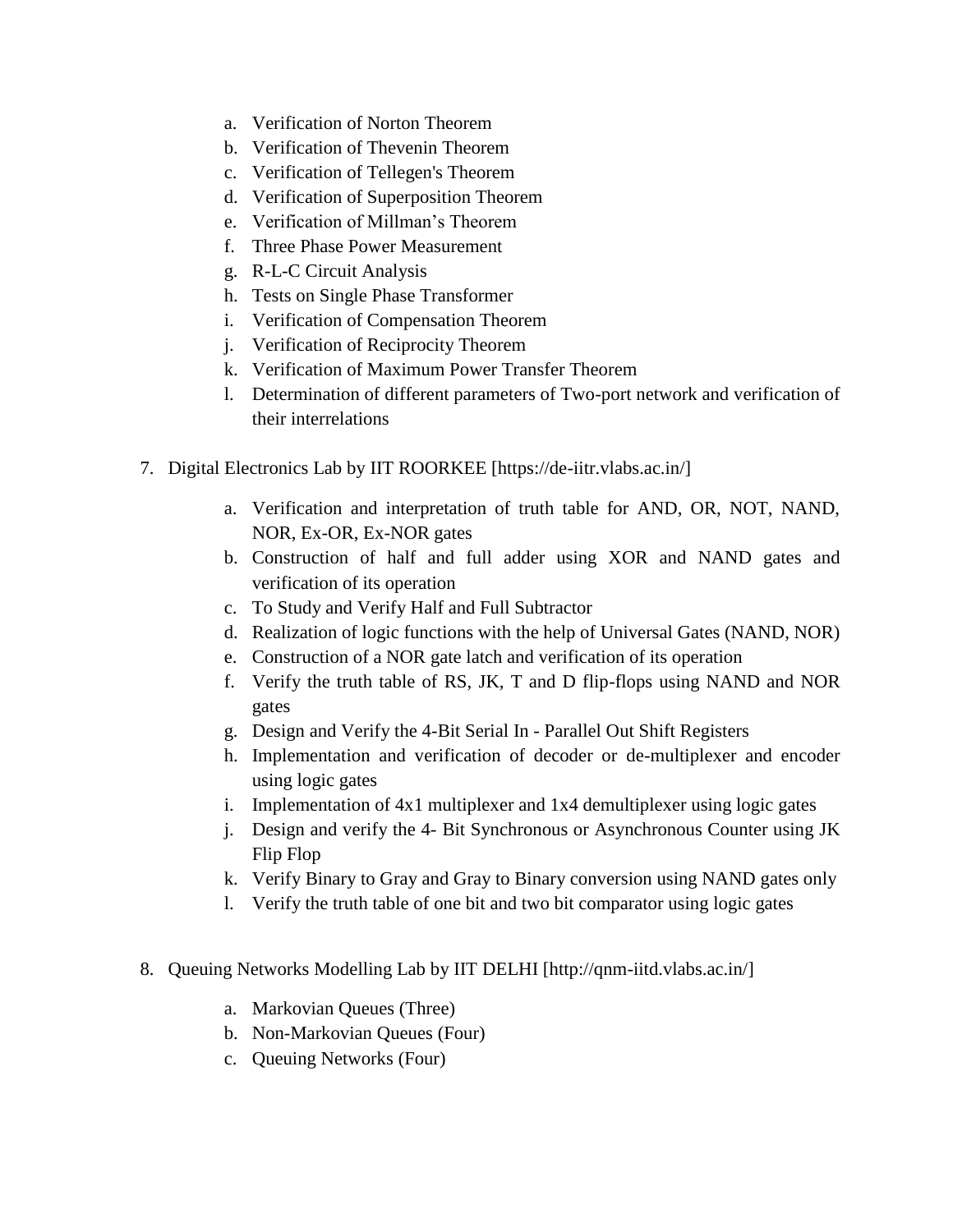- 9. Hybrid Electronics Lab by COE PUNE [http://he-coep.vlabs.ac.in/]
	- a. Design and Implementation of Various Arithmetic Circuits
	- b. Design and Simulate Various Code Converters
	- c. Design and Simulation of Various Counters and Shift Registers
	- d. Design and Simulation of Arithmetic Logic Unit
	- e. Design and Simulation of Decoders, Encoders, Multiplexer and Demultiplexer
	- f. Design and Simulate Analog to Digital Converter and Digital to Analog Converter
	- g. Implementation of monostable and astable oscillator using IC 555
- 10. RF and Microwave Characterization Lab by IIT KANPUR

[http://www.iitk.ac.in/mimt\_lab/vlab/index.php]

- a. Study of field pattern of various modes inside a rectangular waveguide.
- b. Study of field pattern of various modes inside a rectangular waveguide cavity.
- c. Measurement of the dielectric constant and loss tangent of materials in microwave frequency band using a rectangular waveguide cavity.
- d. Observe the transient phenomenon of terminated coaxial transmission lines in order to study their time domain behaviour.
- e. Study the behavior of terminated coaxial transmission lines in frequency domain.
- f. Introduction to Smith chart and its application for the unknown impedance measurement.
- g. Study the behavior of impedance matching for passive networks using Smith chart.
- h. Concept of generalized n-port scattering parameters, and formulation of these parameters into 2-port reflection and transmission coefficients.
- i. Find the change in characteristics impedance and reflection coefficients of the transmission line by changing the dielectric properties of materials embedded between two conductors.
- j. Introduce the concept of ratio meter, and its significance for the scalar network analyzer.
- 11. Digital Electronic Circuits Lab by IIT KHARAGPUR [http://vlabs.iitkgp.ernet.in/dec/]
	- a. Analysis of Functions of BCD-TO-7-segment Decoder / Driver and Operation of 7-segment LED Display
	- b. Characterization of Digital Logic Families
	- c. Analysis and Synthesis of Boolean Expressions using Basic Logic Gates
	- d. Analysis and Synthesis of Logic Functions using Multiplexers
	- e. Analysis and Synthesis of Logic Functions using Decoders
	- f. Analysis and Synthesis of Boolean Relations using Digital Comparators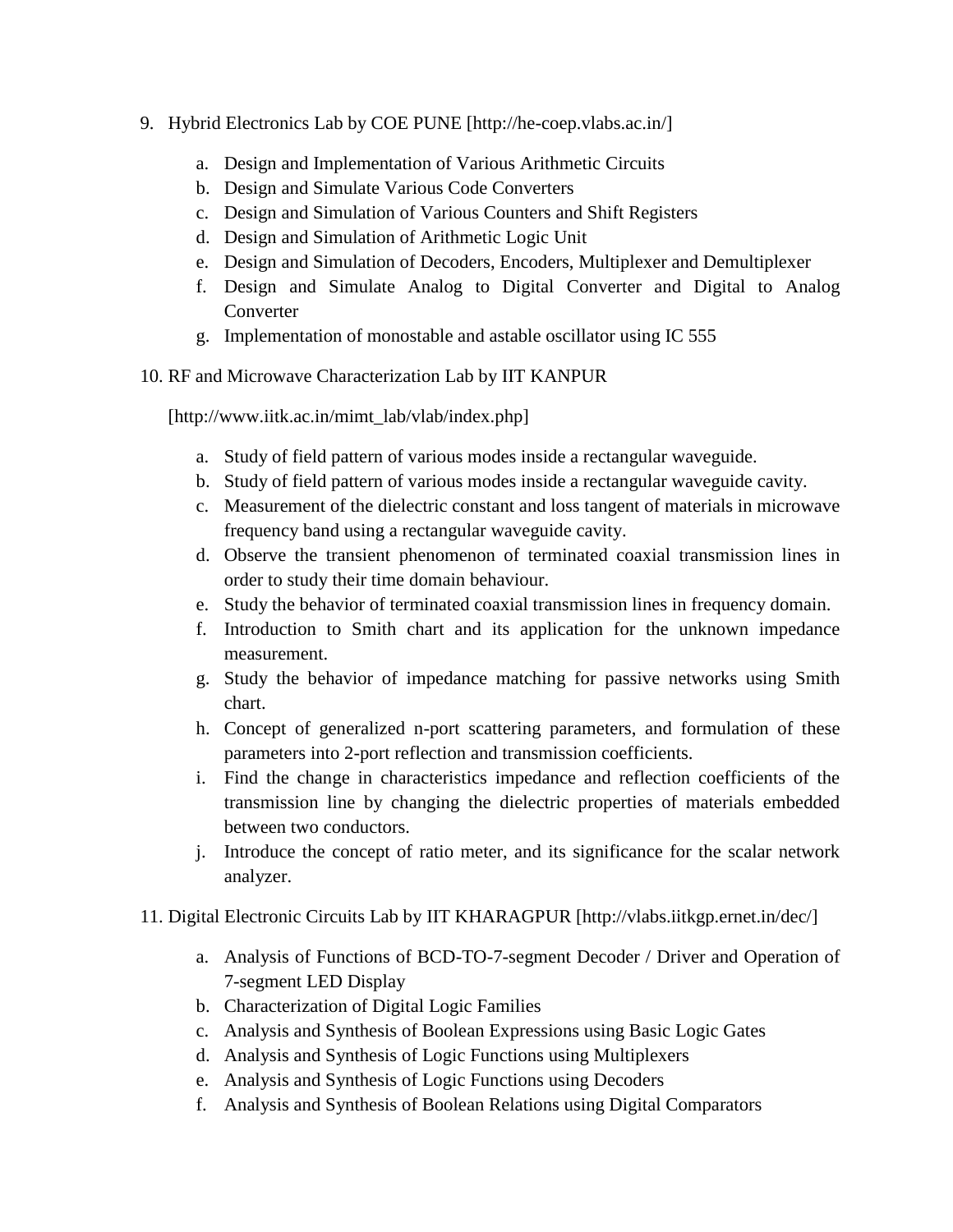- g. Analysis and Synthesis of Arithmetic Expressions using Adders / Subtractors
- h. Analysis and Synthesis of Sequential Circuits using Basic Flip-Flops
- i. Analysis and Synthesis of Multi-bit Sequential Circuits using Shift Registers
- j. Design of Arithmetic Logic Unit (ALU)
- 12. Digital Signal Processing Lab by IIT KHARAGPUR [http://vlabs.iitkgp.ernet.in/dsp/]
	- a. Study of sampling theorem, effect of undersampling.
	- b. Study of Quantization of continuous-amplitude, discrete-time analog signals.
	- c. Study of different types of Companding Techniques.
	- d. Study of properties of Linear time-invariant system.
	- e. Study of convolution: series and parallel system.
	- f. Study of Discrete Fourier Transform (DFT) and its inverse.
	- g. Study of Transform domain properties and its use.
	- h. Study of FIR filter design using window method: Lowpass and Highpass filter.
	- i. Study of FIR filter design using window method: Bandpass and Bandstop filter.
	- j. Study of Infinite Impulse Response (IIR) filter.
- 13. Basic Electronics Lab by IIT KHARAGPUR [http://vlabs.iitkgp.ernet.in/be/]
	- a. Familiarisation with Resistor
	- b. Familiarisation with Capacitor
	- c. Familiarisation with Inductor
	- d. Ohm's Law
	- e. VI Characteristics of a Diode
	- f. Half Wave Rectification
	- g. Full Wave Rectification
	- h. Capacitative Rectification
	- i. Zener Diode-Voltage Regulator
	- j. BJT Common Emitter Characteristics
	- k. BJT Common Base Characteristics
	- l. Studies on BJT CE Amplifier
	- m. RC Frequency Response
	- n. RC Differentiator and Integrator
	- o. Black Box
	- p. Study of basic properties of Operational Amplifier: Inverting and Non-Inverting Amplifiers
	- q. Study of Differentiator and Integrator using Operational Amplifier
- 14. Signals and Systems Lab by IIT GUWAHATI [http://ssl-iitg.vlabs.ac.in/]
	- a. Signals and their properties: Demonstration of different signals and their properties.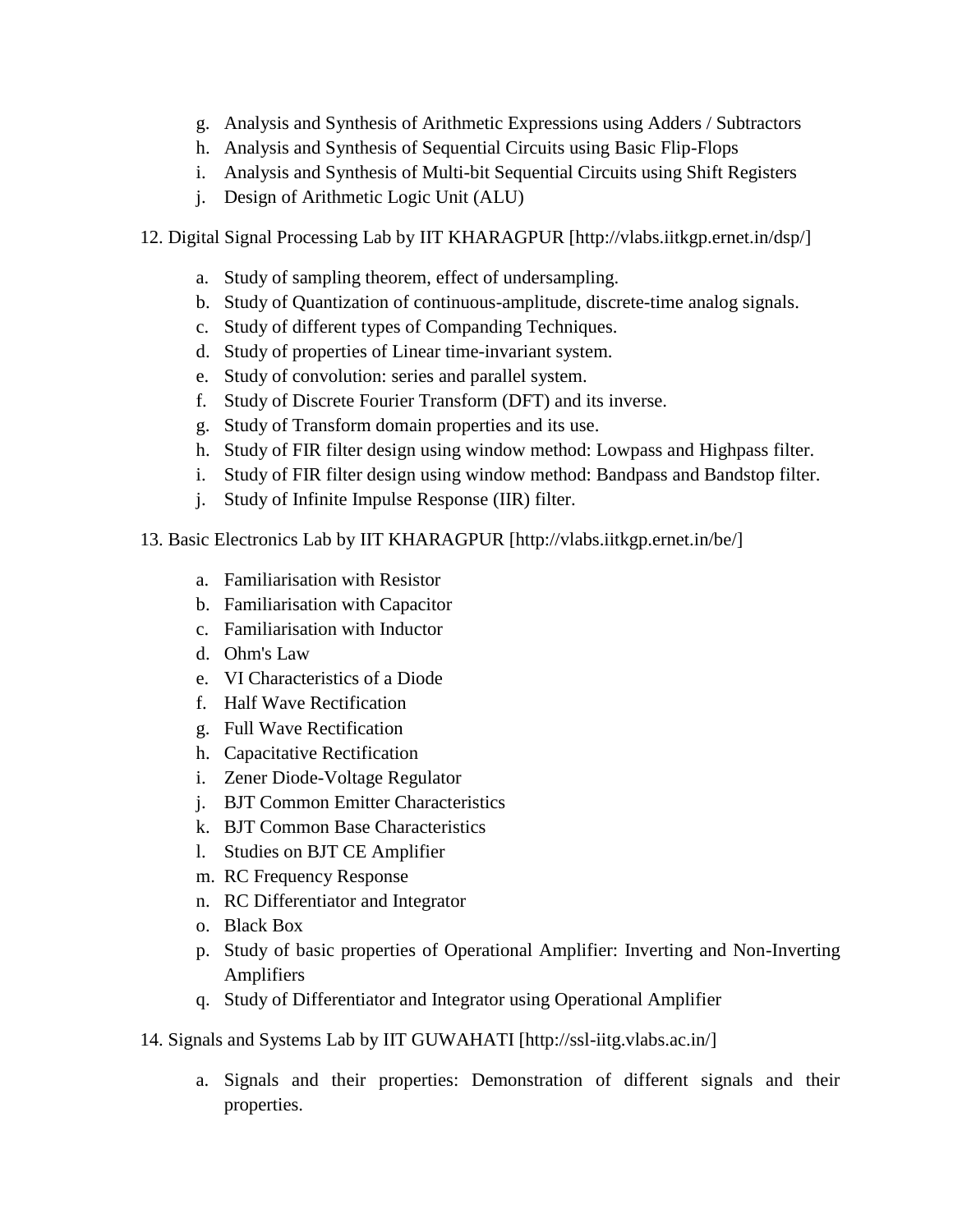- b. System and their property: Demonstration of Salient properties systems.
- c. Fourier analysis of signals: Analysis of Fourier properties of Signals. There are SIX sub-experiments within this experiment.
- d. Sampling and signal reconstruction: Demonstration of sampling/ reconstruction of signals and spectral analysis using DFT.
- e. Analysis of LTI system response: Convolution and correlation of signals.

# 15. Electric Circuits Lab by AMRITA VISHWA VIDYAPEETHAM

[http://vlab.amrita.edu/index.php]

- a. Parallel RC Circuits
- b. Parallel LC Circuits
- c. Thevenin's Theorem
- d. Series RL Circuits
- e. Norton's theorem
- f. Series LCR Circuits
- g. Kirchhoff's Laws
- h. Series RC Circuits
- i. Series LC Circuits
- j. Parallel LCR Circuits
- k. Parallel RL Circuits
- 16. Electronics Devices and Circuits Lab by IIT BOMBAY [https://ee-iitb.vlabs.ac.in/]
	- a. I-V Characteristics and Fabrication of p-n junction Diode
	- b. I-V Characteristics of LED Diode
	- c. Rectifier Circuits
	- d. Wave Shaping Circuits using Diodes
	- e. BJT characteristics
	- f. BJT biasing and amplifier response
	- g. RC circuits
	- h. Wien Bridge Oscillator
	- i. Non linear circuits using Opamps
	- j. Active filters
	- k. Monostable and Astablemultivibrators using IC 555
- 17. Satellite Modelling and Simulation Lab by IIT BOMBAY [https://aero04 iitb.vlabs.ac.in/]
	- a. Proportional Controller
	- b. Reference Frames and Transformations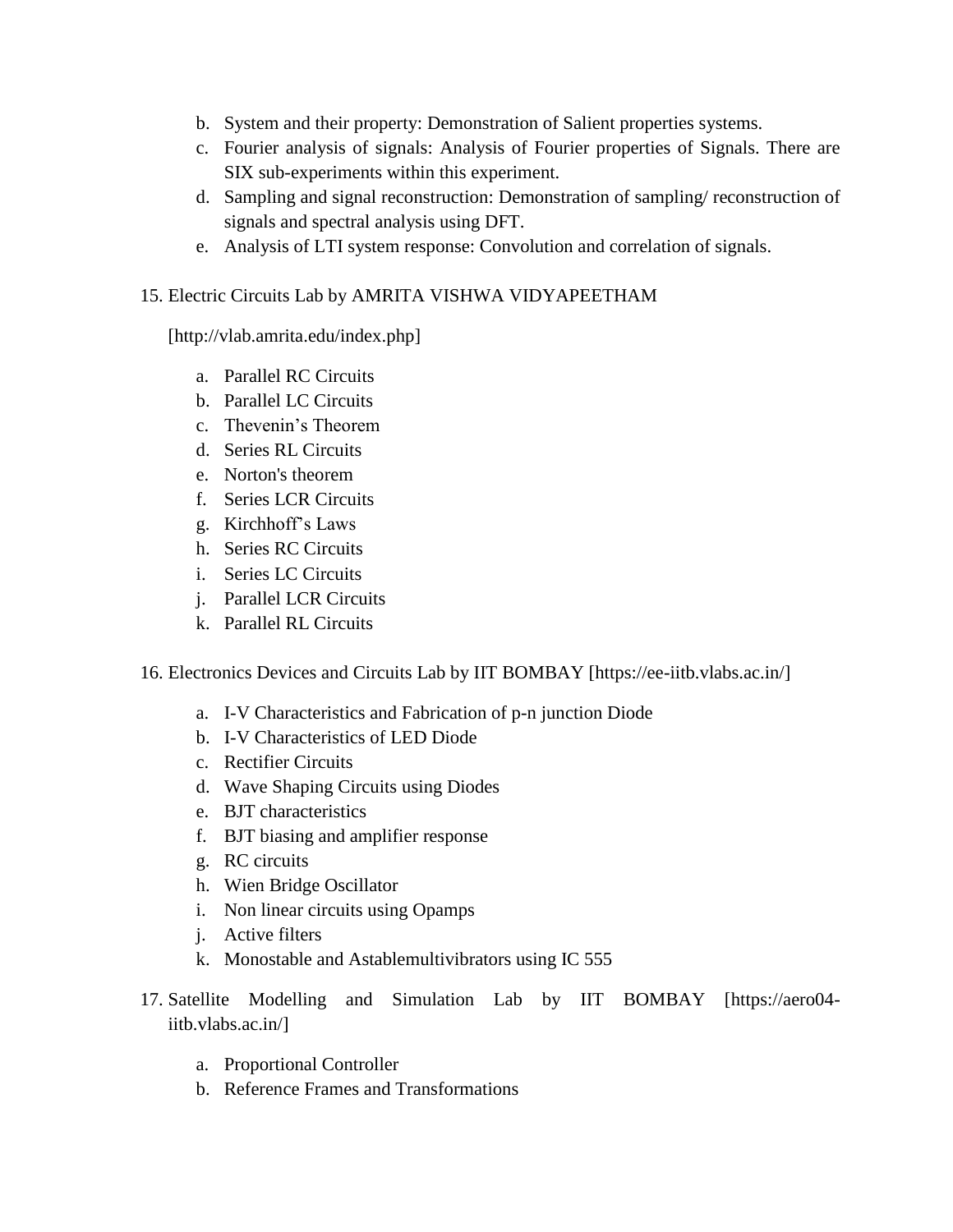- c. Heat Transfer
- d. Doppler Shift in Signal Frequency
- 18. Analog Electronics Lab by IIT ROORKEE [https://ae-iitr.vlabs.ac.in/]
	- a. Log and antilog amplifiers
	- b. Voltage comparator
	- c. Wien bridge oscillator using operational amplifier
	- d. Voltage regulator using operational amplifier to produce output of 12V with maximum load current of 50mA
	- e. Voltage to current converters
	- f. Function generator using operational amplifier (sine, triangular  $\&$  square wave)
	- g. Astable and monostablemultivibrator using IC 555
- 19. Electronic Instrumentation Lab by IIT GUWAHATI [https://vem-iitg.vlabs.ac.in/]
	- a. Magnetic Field Behaviour in single coil: To study the generation of magnetic field in a single coil system due to DC and AC current
	- b. Rotating Magnetic Field Behaviour in two coils: To study the behaviour of rotating magnetic field in a two coil system due to AC current
	- c. Rotating Magnetic Field Behaviour in three coils: To study the behaviour of rotating magnetic field in a three coil system due to AC current
	- d. The DC Test for Stator Resistance: To measure the DC resistance of stator winding of the induction motor
	- e. No-Load Test: To determine the equivalent circuit parameters
	- f. Blocked-Rotor Test: To determine the equivalent circuit parameters
	- g. Stator Resistance Starter: To start the induction motor by connecting external rheostat to the stator winding
	- h. Auto Transformer Starting: To start the induction motor using 3-phase autotransformer
	- i. Star-Delta Starting: To start the induction motor by applying Star-Delta starter
- 20. Digital VLSI Design Virtual Lab by IIT GUWAHATI [https://vlsi-iitg.vlabs.ac.in/]
	- a. MOSFET: To plot the (i) output characteristics  $\&$  (ii) transfer characteristics of an n-channel and p-channel MOSFET.
	- b. CMOS Inverter: To design and plot the static (VTC) and dynamic characteristics of a digital CMOS inverter.
	- c. Ring Oscillator: To design and plot the output characteristics of a 3-inverter ring oscillator.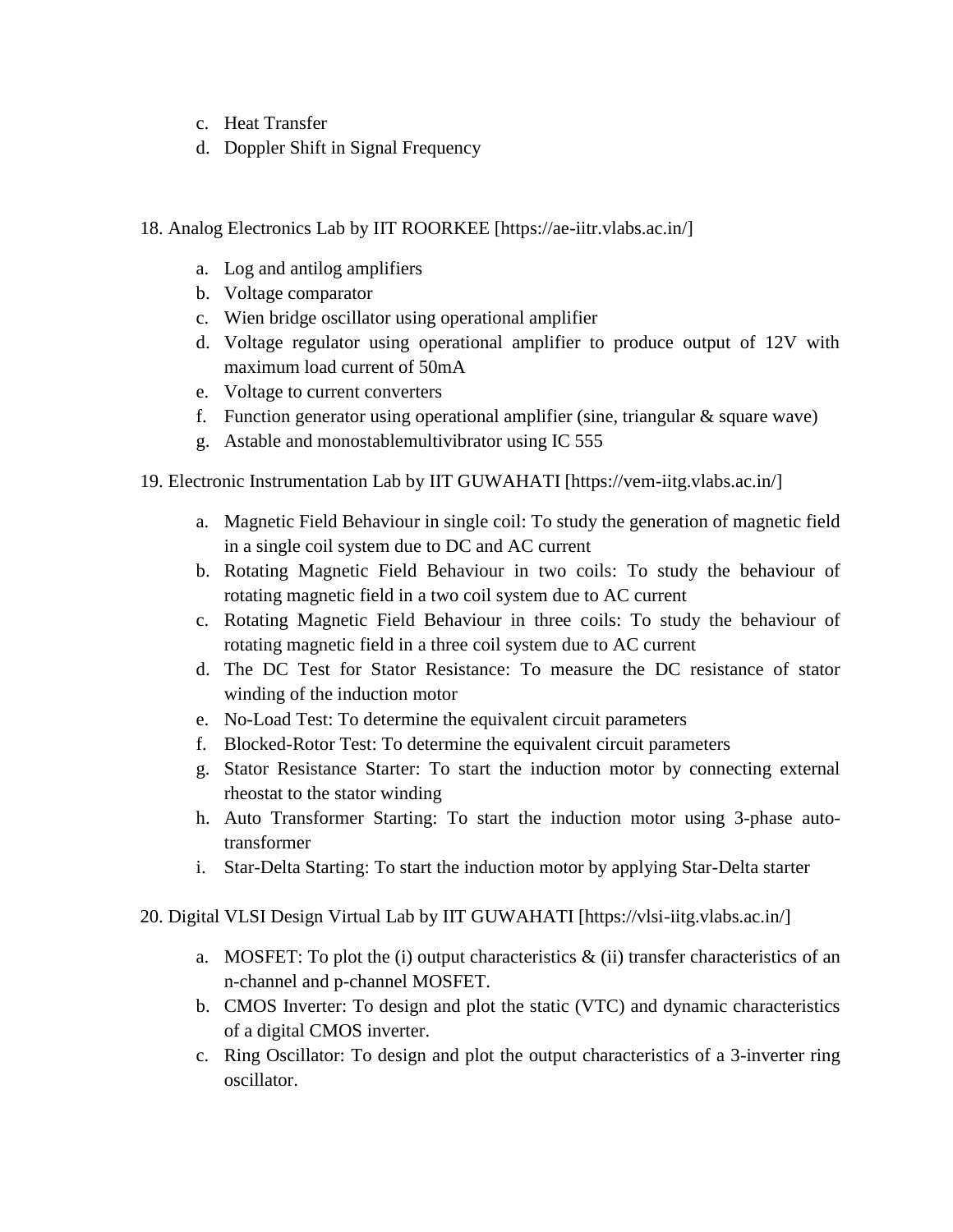- d. Logic Gates: To design and plot the dynamic characteristics of 2-input NAND, NOR, XOR and XNOR logic gates using CMOS technology.
- e. 4x1 Multiplexer: To design and plot the characteristics of a 4x1 digital multiplexer using pass transistor logic.
- f. Latches: To design and plot the characteristics of a positive and negative latch based on multiplexers.
- g. Registers: To design and plot the characteristics of a master-slave positive and negative edge triggered registers based on multiplexers.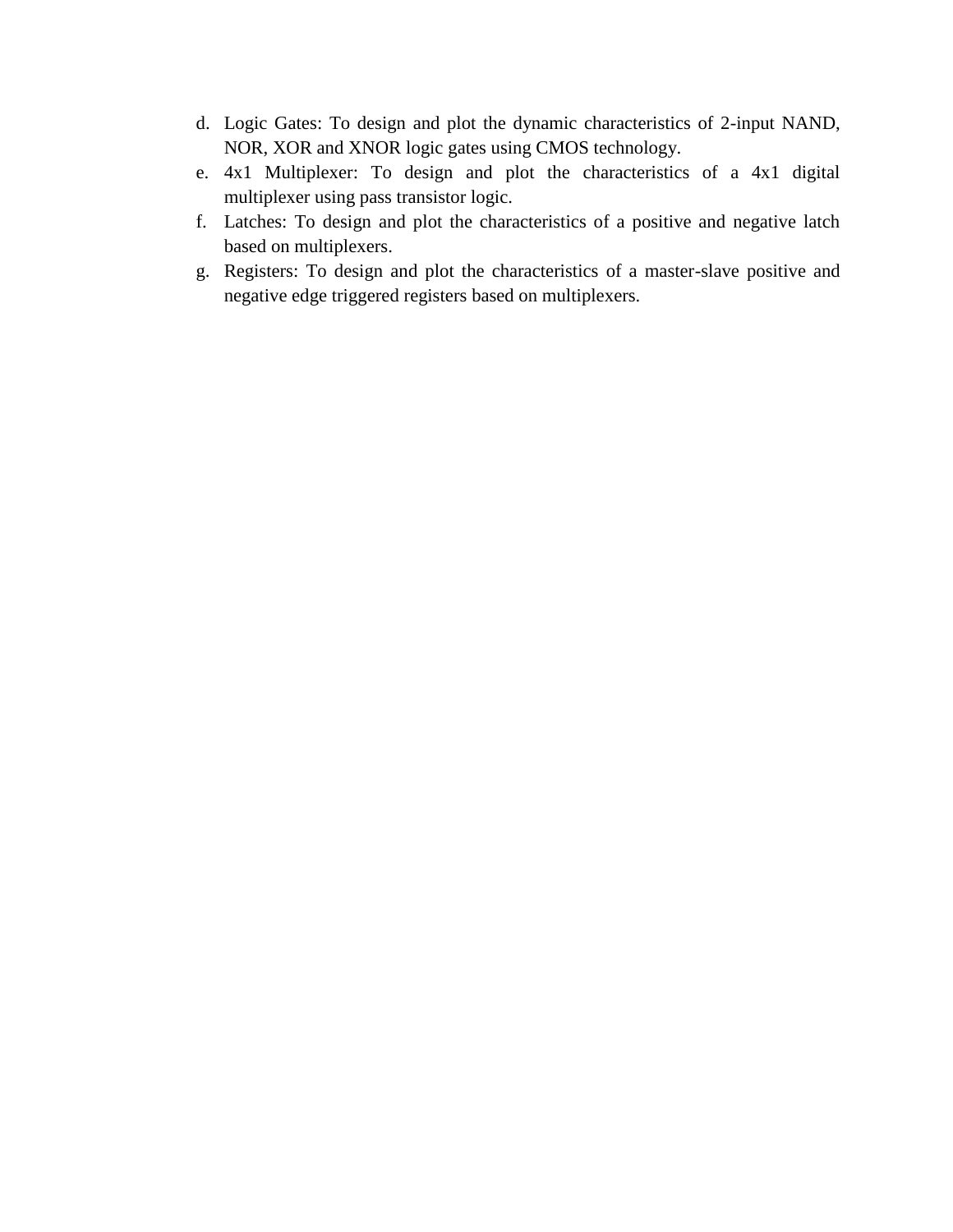# **Annexure-3**

#### **Virtual labs available belonging to the subjects of area of Biotechnology**

By the end of December 2020, there are total 14 subjects' virtual labs are available. These subjects can be found at:

<https://www.vlab.co.in/broad-area-biotechnology-and-biomedical-engineering>

All of these labs have been developed by prestigious engineering institutes of India. The details of list of experiments under each of these subjects are mentioned from next page.

- 1. Immunology Lab I and II by Amrita Lab <http://vlab.amrita.edu/?sub=3&brch=69> <http://vlab.amrita.edu/?sub=3&brch=70>
- 2. Molecular Biology Lab I and II by Amrita Lab <http://mbvi-au.vlabs.ac.in/> <https://mbvii-au.vlabs.ac.in/>
- 3. Biochemistry Lab by Amrita Lab <http://vlab.amrita.edu/?sub=3&brch=63>
- 4. Bioinformatics virtual Lab I and Lab II By Amrita Lab <http://vlab.amrita.edu/index.php?sub=3&brch=273> <http://vlab.amrita.edu/index.php?sub=3&brch=274>
- 5. Thermodynamics and chemical process lab <http://vlab.amrita.edu/index.php?sub=2&brch=191&sim=849&cnt=1>
- 6. Microbiology Lab -I and Lab-II by Amrita Lab <https://mvi-au.vlabs.ac.in/> <http://vlab.amrita.edu/?sub=3&brch=76>
- 7. Comparative and Functional Genomics Lab by Amrita Labs <https://vlab.amrita.edu/?sub=3&brch=186>
- 8. Bio-Medical Instrumentation Lab by IIT Roorkee <https://bmi-iitr.vlabs.ac.in/>
- 9. Bioprocess and Industrial Biotechnology by Sakshat Virtual Labs, IIT Delhi <http://209.211.220.205/model/sek/theory.html>
- 10. Biophysics Lab by Amrita Labs <http://vlab.amrita.edu/index.php?sub=3&brch=258>
- 11. Cell biology Lab I and Lab II by Amrita Lab <http://cbi-au.vlabs.ac.in/> , <http://cbii-au.vlabs.ac.in/>
- 12. Biotechniques Lab by Amrita Labs <https://vlab.amrita.edu/?sub=3&brch=277>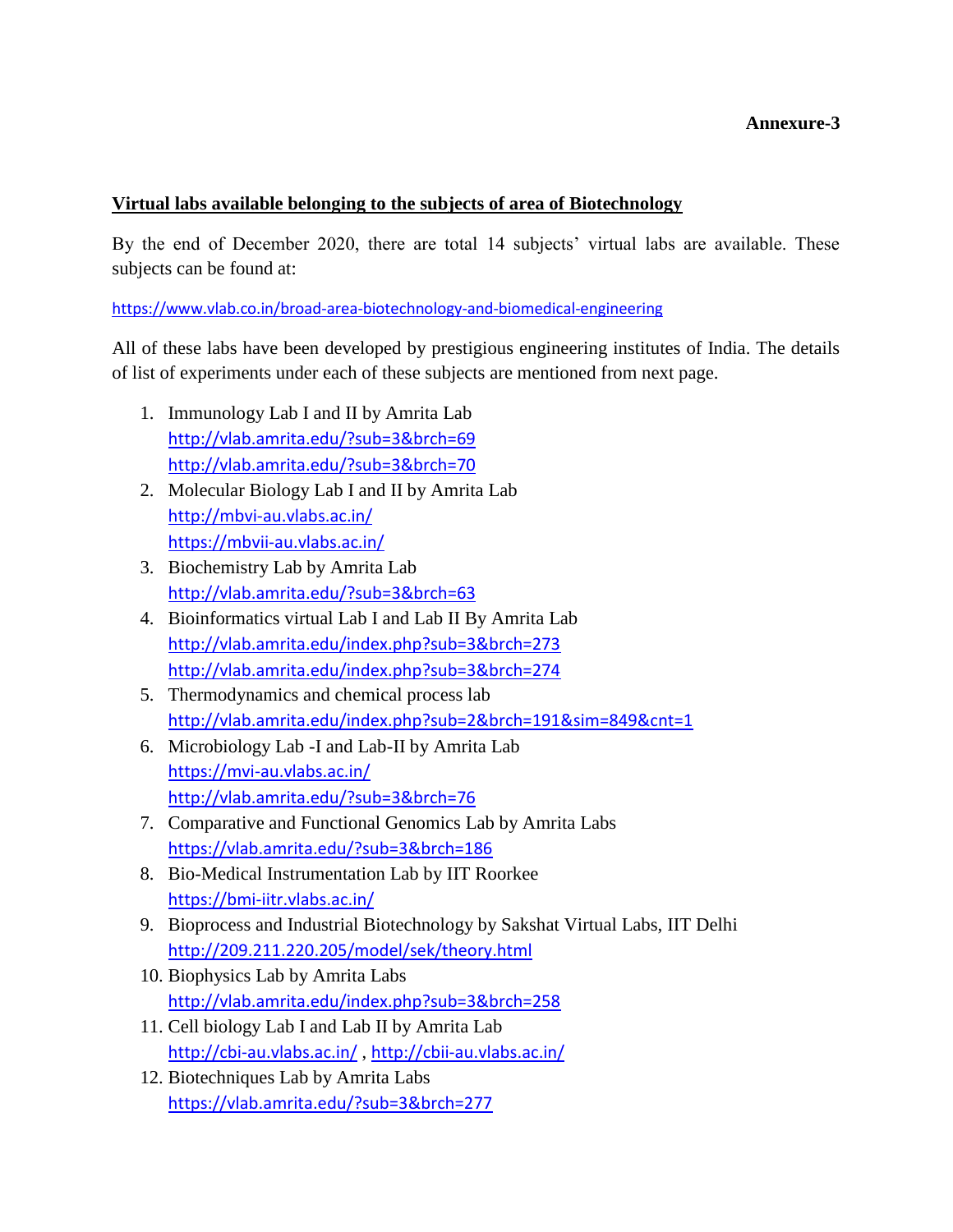<https://vlab.amrita.edu/?sub=3&brch=186>

- 13. IT Practice Lab by Virtual Labs IIIT Hyderabad [http://ps](http://ps-iiith.vlabs.ac.in/List%20of%20experiments.html?domain=Computer%20Science)[iiith.vlabs.ac.in/List%20of%20experiments.html?domain=Computer%20Science](http://ps-iiith.vlabs.ac.in/List%20of%20experiments.html?domain=Computer%20Science)
- 14. Environmental Engineering Lab by IIT Bombay [http://vlabs.iitb.ac.in/vlabs](http://vlabs.iitb.ac.in/vlabs-dev/labs/nitk_labs/Environmental_Engineering_1/experimentlist.html)[dev/labs/nitk\\_labs/Environmental\\_Engineering\\_1/experimentlist.html](http://vlabs.iitb.ac.in/vlabs-dev/labs/nitk_labs/Environmental_Engineering_1/experimentlist.html)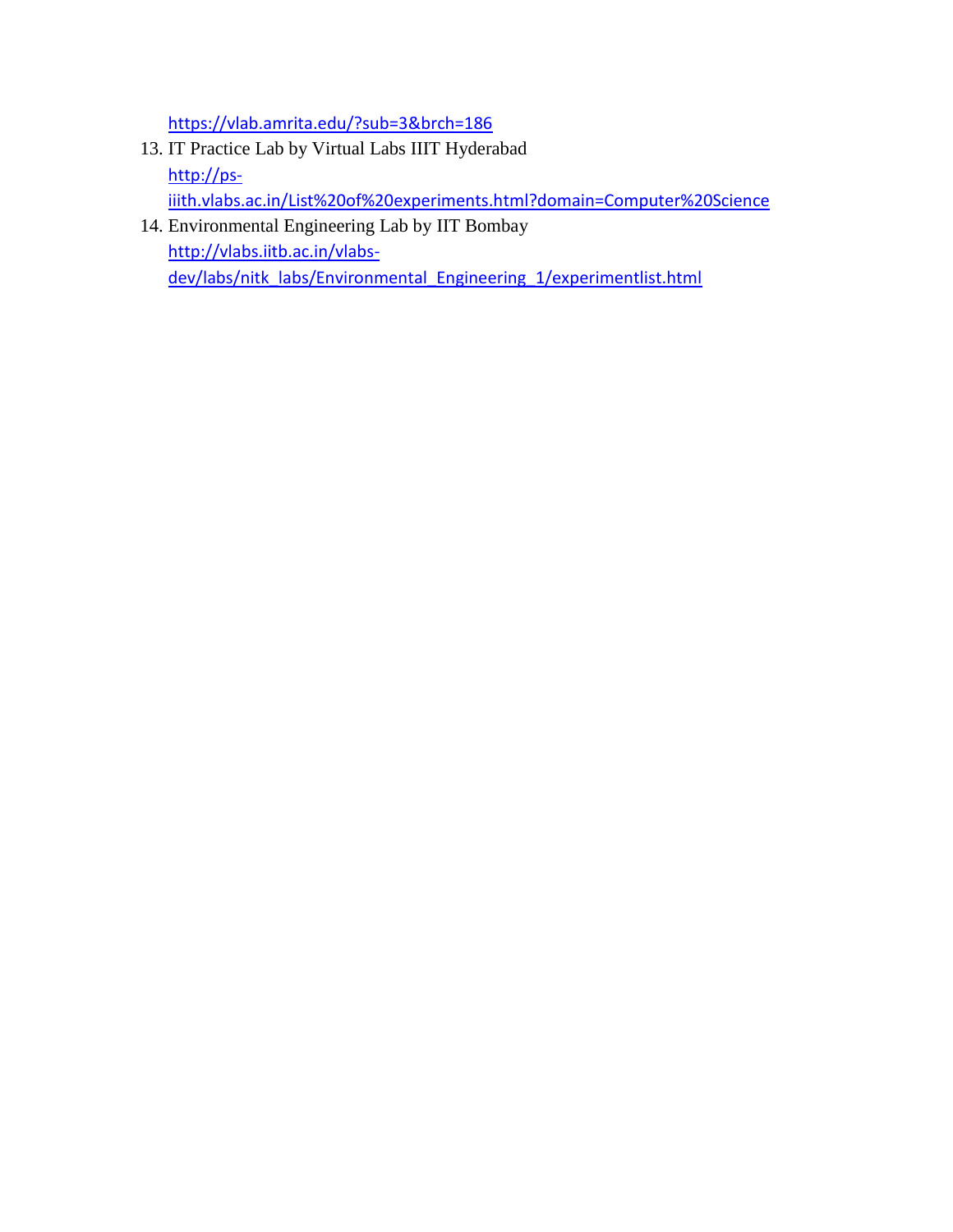# **Details of experiments under each subject:**

# **1.Immunology**

(<http://vlab.amrita.edu/?sub=3&brch=69> , <http://vlab.amrita.edu/?sub=3&brch=70>)

- a. Blood grouping experiment
- b. Collection of serum from blood
- c. Isolation of lymphocytes from blood
- d. Latex Agglutination
- e. INDIRECT Elisa
- f. DIRECT Elisa
- g. SANDWICH Elisa
- h. ELISPOT Assay
- i. Ouchterlony Double Diffusion -Titration
- j. Ouchterlony Double Diffusion Patterns
- k. Antibody Labeling with HRP
- l. Purification of IgG Antibodies with Ammonium Sulphate
- m. Mouse anesthesia and blood collection
- n. Removal of thymus and spleen from mice
- o. Extraction of IgG Antibodies from Immunized Hen Egg
- p. Isolation of lymphocytes from whole blood
- q. Parenteral Injections
- r. Purification of IgG Antibodies using Affinity Chromatography
- s. Fluorescent Labeling of Antibodies
- t. Fragmentation of IgG Using Papain
- u. Fragmentation of IgG using pepsin

# **2. Molecular Biology**

(<http://mbvi-au.vlabs.ac.in/> , <https://mbvii-au.vlabs.ac.in/>)

- a. Electroblotting
- b. Extraction of Bacteriophage DNA from Large Scale Cultures Using Proteinase K and SDS
- c. Ligation (Using T4 DNA Ligase)
- d. Plasmid Curing
- e. Plating of the Bacteriophage
- f. Polyacrylamide Gel Electrophoresis
- g. Polymerase Chain Reaction (PCR)
- h. Preparation of Stocks of Bacteriophage Lambda by Plate Lysis and Elution
- i. Agarose Gel Electrophoresis (AGE)
- j. Restriction Digestion
- k. Transformation of the Host Cells
- l. Extraction of DNA from Agarose gel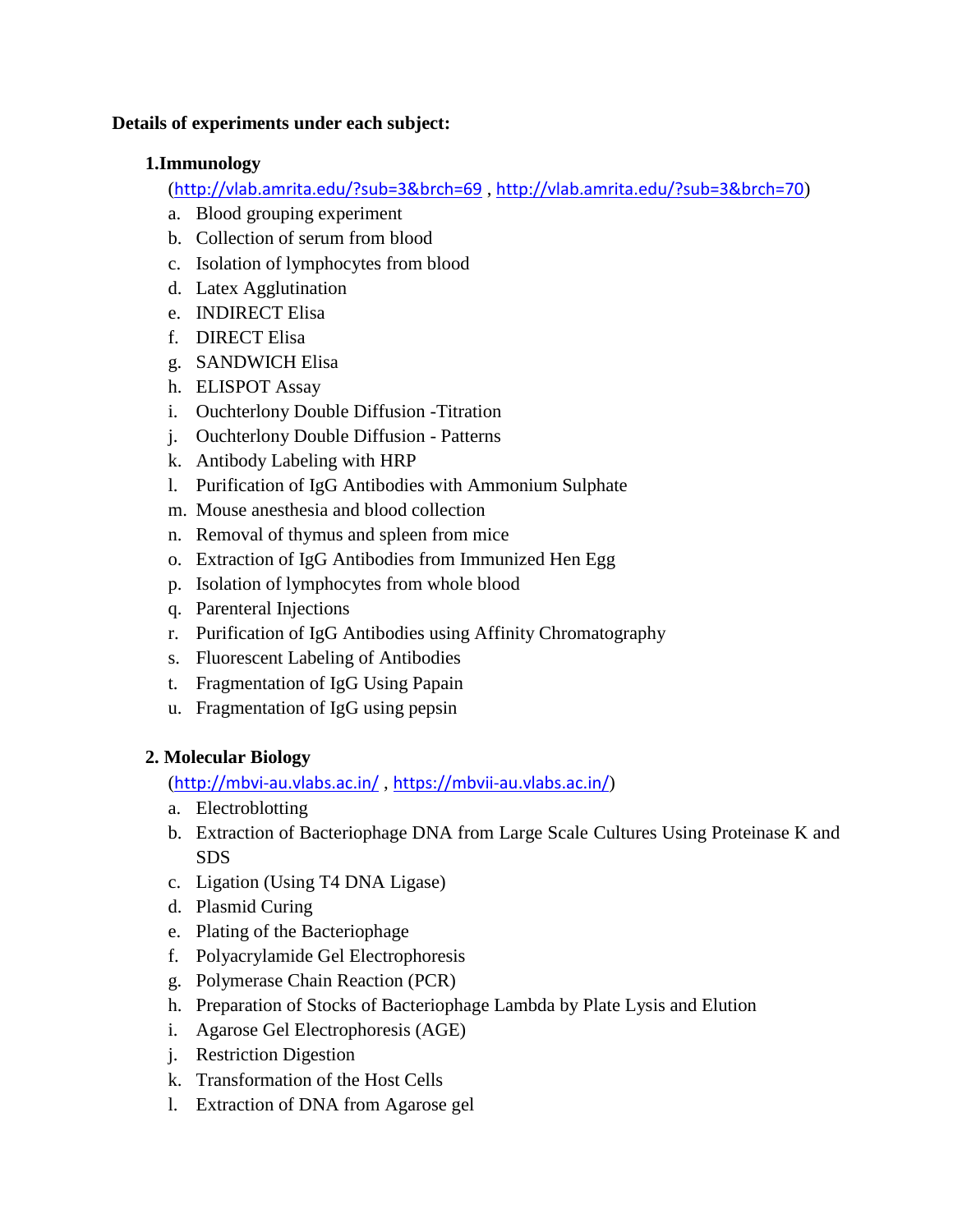- m. Maintenance and Storage of DH5alpha E.coli cells
- n. Extraction of DNA from Fish Fins
- o. Plasmid Isolation (Mini prep)
- p. Preparation of Competent Cell (Calcium Chloride Treatment)

#### **3**. **Biochemistry Virtual Lab by Amrita Lab**

<http://vlab.amrita.edu/?sub=3&brch=63>

- a. Qualitative and quantitative estimation of carbohydrates
- b. Qualitative estimation of proteins
- c. Qualitative estimation of amino acids
- d. Separation of Amino Acids by Thin Layer Chromatography
- e. Estimation of Saponification Value of Fats/Oils
- f. Detection of Adulteration in Milk
- g. Quantitative Estimation of Amino Acids by Ninhydrin
- h. Isoelectric Precipitation of Proteins: Casein from Milk
- i. Estimation of Iodine Value of Fats and Oils
- j. Titration Curves of Aminoacids
- k. Estimation of blood glucose by Glucose oxidase method

# **4. Bioinformatics virtual LabI and Lab IIby Amrita Lab**

(<http://vlab.amrita.edu/index.php?sub=3&brch=273>, <http://vlab.amrita.edu/index.php?sub=3&brch=274>)

- a. Retrieving sequence data from Entrez
- b. Locating the chromosome of a Gene
- c. Retrieve gene expression data from GEO
- d. Retrieving articles using PubMed
- e. Finding ORF of a Given Sequence
- f. Retrieving structural data of a protein using PDB database
- g. Retrieving Motif Information of a Protein Using Prosite
- h. Retrieving Gene Information from TAIR database
- i. Designing a primer
- j. Global alignment of two sequences Needleman-Wunsch Algorithm
- k. Smith-Waterman Algorithm Local Alignment of Sequences
- l. Pairwise Sequence Alignment using BLAST
- m. Pairwise sequence alignment using FASTA
- n. Aligning Multiple Sequences with CLUSTAL W
- o. Construction of Cladogram
- p. Constructing a cladogram using PHYLIP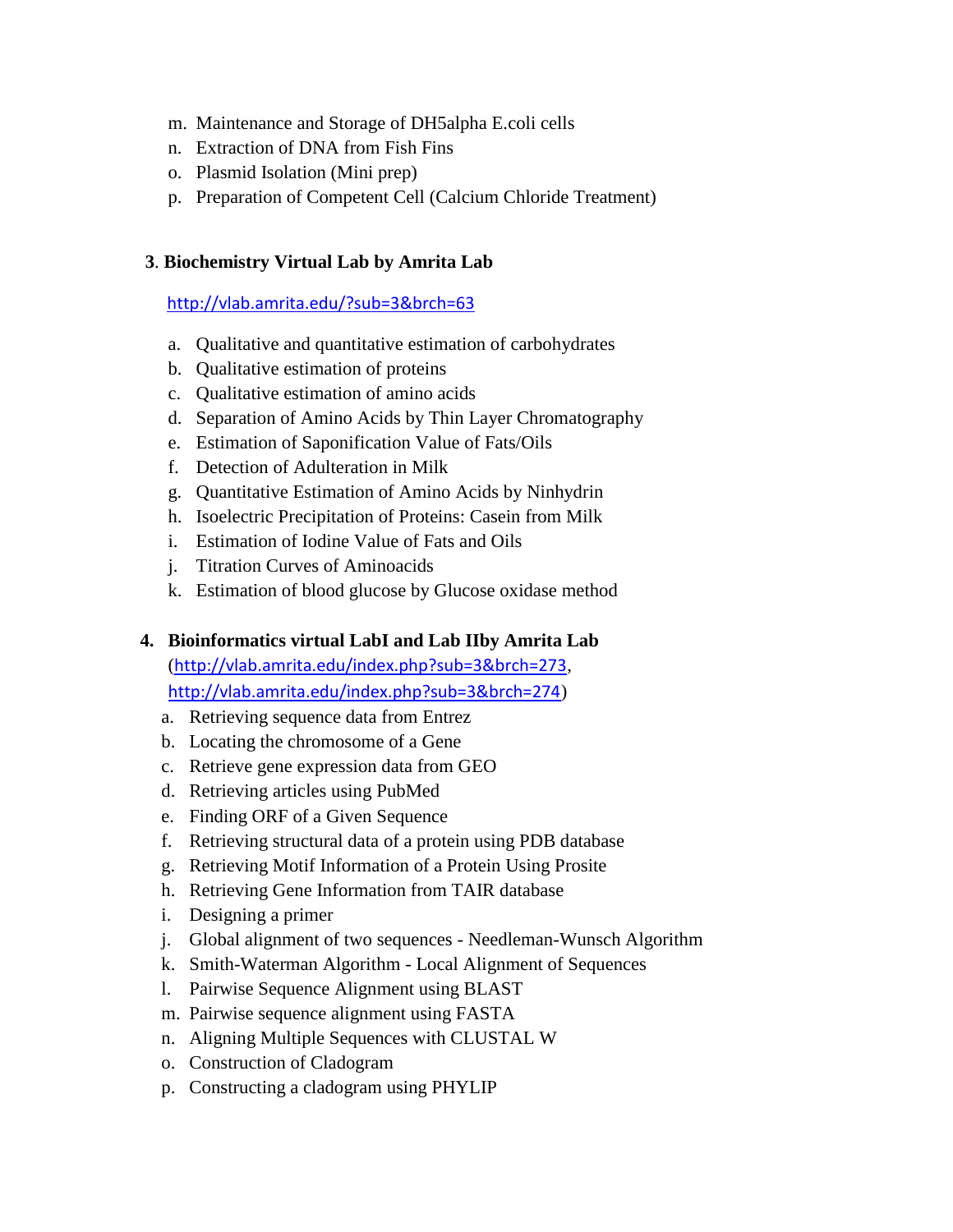- q. Phylogenetic Analysis using PHYLIP Rooted trees
- r. Phylogenetic Analysis using PHYLIP Unrooted trees

#### **5. Thermodynamics and chemical process lab**

<http://vlab.amrita.edu/index.php?sub=2&brch=191&sim=849&cnt=1>

- a. Preparation of sol and gel
- b. The study of phase change
- c. Preparation of aspirin

# **6. Microbiology Lab -I and Lab-II by Amrita Lab**

(<https://mvi-au.vlabs.ac.in/>, <http://vlab.amrita.edu/?sub=3&brch=76>)

- a. Bacterial Growth Curve
- b. Catalase and Coagulase Test
- c. Differential and Cytological Staining Techniques
- d. Streak Plate Method
- e. Lecithinase Test
- f. Motility Test
- g. Antibiotic Susceptibility Testing
- h. Voges-Proskauer Test
- i. Triple Sugar Iron Agar
- j. Urease Test
- k. Litmus Milk Test
- l. Slide Culture Technique for Fungi
- m. Bacteriophage Plaque Assay for Phage Titer
- n. Isolation and Identification of Auxotrophic and Drug Resistant Mutants
- o. Isolation and Identification of Two Bacterial Unknowns
- p. Routes of Viral Inoculation in Embryonated Eggs
- q. 16S Ribosomal RNA Sequencing

# **7. Comparative and Functional Genomics Lab**

(<https://vlab.amrita.edu/?sub=3&brch=186>)

- a. Preparation of Equilibrated Phenol
- b. Isolation of RNA
- c. Polyacrylamide Gel Electrophoresis
- d. Ligation (Using T4 DNA Ligase)
- e. Polymerase Chain Reaction (PCR)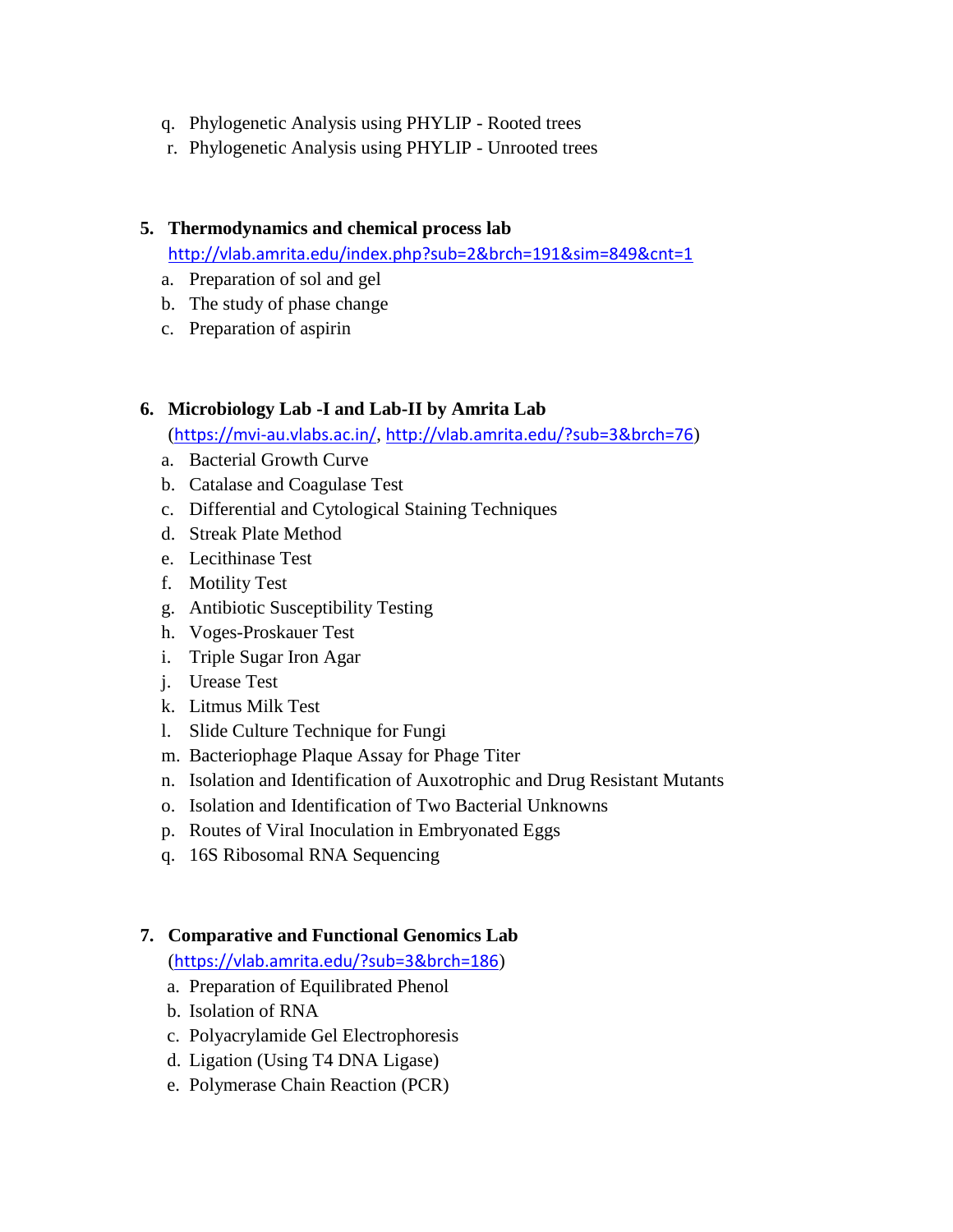- f. Electroblotting
- g. Plating of the Bacteriophage
- h. Plasmid Curing
- i. Extraction of Bacteriophage DNA from Large Scale Cultures Using Proteinase K and SDS
- j. Preparation of stocks of bacteriophage lambda by plate lysis and elution

# **8. Bio-Medical Instrumentation Lab by IIT Roorkee**

<https://bmi-iitr.vlabs.ac.in/>

- a. ECG signal acquisition under incorrect electrode placement
- b. ECG Feature extraction and analysis
- c. ECG Acquisition and HRV (Heart Rate variability) analysis in time and frequency domain
- d. EEG Acquisition and Frequency components calculation
- e. EEG PSD Calculation
- f. EEG Approximate entropy calculation
- g. EEG Alpha RMS derivation
- h. Electromyography(EMG) Toolbox
- **9. Bioprocess and Industrial Biotechnology by Sakshat Virtual Labs, IIT Delhi** (<http://209.211.220.205/model/sek/theory.html> )
	- a. Bioreactor- Basics
	- b. Control Characteristics of pH Controller
	- c. Estimation of growth kinetic parameters in batch fermentation
	- d. Simultaneous measurement of specific growth / death rate of micro organisms
	- e. Determination of Volumeteric Mass Transfer Co-efficient (Dynamic method)
	- f. Determination of Volumeteric Mass Transfer Co-efficient (Oxygen balance method)
	- g. Development of mathematical model
	- h. Batch Microbial Cultivation
	- i. Fed-Batch Microbial Cultivation
	- j. Continuous Microbial Cultivation
	- k. Biopolymer Production by Microbes
	- l. Acetone-Butanol-Ethanol Fermentation
	- m. Propionic Acid Fermentation
	- n. 1, 3 Propanediol Fermentation
	- o. Plant Cell Laboratory Experiment
	- p. Plant Cell-Batch Cultivation
	- q. Animal Cell Batch Culture
	- r. Animal Cell Fed Batch Cultivation
	- s. Study of Enzyme Kinetics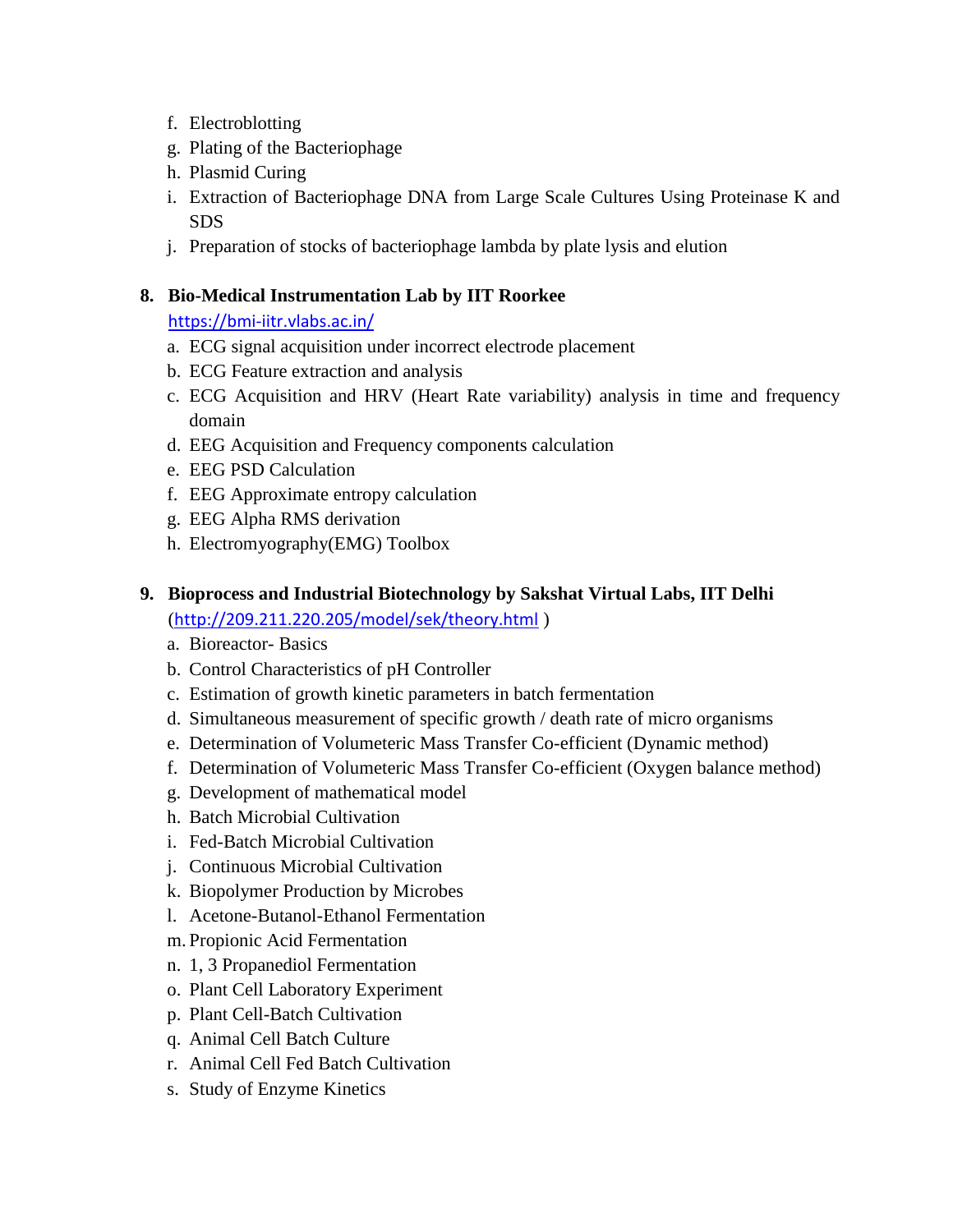- t. Immobilization of whole cells
- u. 15 Liter Bio-reactor Cultivation

# **10. Biophysics Lab by Amrita Labs**

[\(http://vlab.amrita.edu/index.php?sub=3&brch=258](http://vlab.amrita.edu/index.php?sub=3&brch=258) )

- a. Using a light microscope (Remote Trigger)
- b. Observing an animal cell using a light microscope (Remote Trigger)
- c. Study of RC Properties of Cell Membrane (Remote Trigger)
- d. Study of Electrically excitable cells (Remote trigger)
- e. Bursting phenomenon in biology via RC models (Remote Trigger)
- f. Micrometry (Remote Trigger)
- g. Multicompartmentalmodelling of biophysical behavior of neurons (Remote Trigger)
- h. Understanding Photosynthesis as a Biologically Closed Process

# **11. Cell biology Lab I and Lab II by Amrita Lab**

(<http://cbi-au.vlabs.ac.in/> , <http://cbii-au.vlabs.ac.in/> )

- a. Isolation of Chloroplast
- b. Light Microscope
- c. Cell Organization and Sub Cellular Structure Studies
- d. Isolation of Mitochondria
- e. Transfection
- f. Basics of Plant Tissue Culture
- g. Glucose Uptake Assay
- h. Isolation of Endoplasmic Reticulum
- i. Mitosis in Onion Root Tips
- j. Hemocytometer (Counting of Cells)
- k. Actin Assembly
- l. Cell Attachment
- m. Cell Migration
- n. Cell Proliferation
- o. Lignin Staining
- p. Maintenance of Mammalian Cell Lines

# **12. Biotechniques Lab by Amrita Labs**

(<https://vlab.amrita.edu/?sub=3&brch=277>, <https://vlab.amrita.edu/?sub=3&brch=186>)

- a. Drug-Receptor Interaction
- b. Toxicity prediction of a Molecule
- c. Polymerase Chain Reaction (PCR)
- d. To maintenance and resuscitate of Mammalian Cell Lines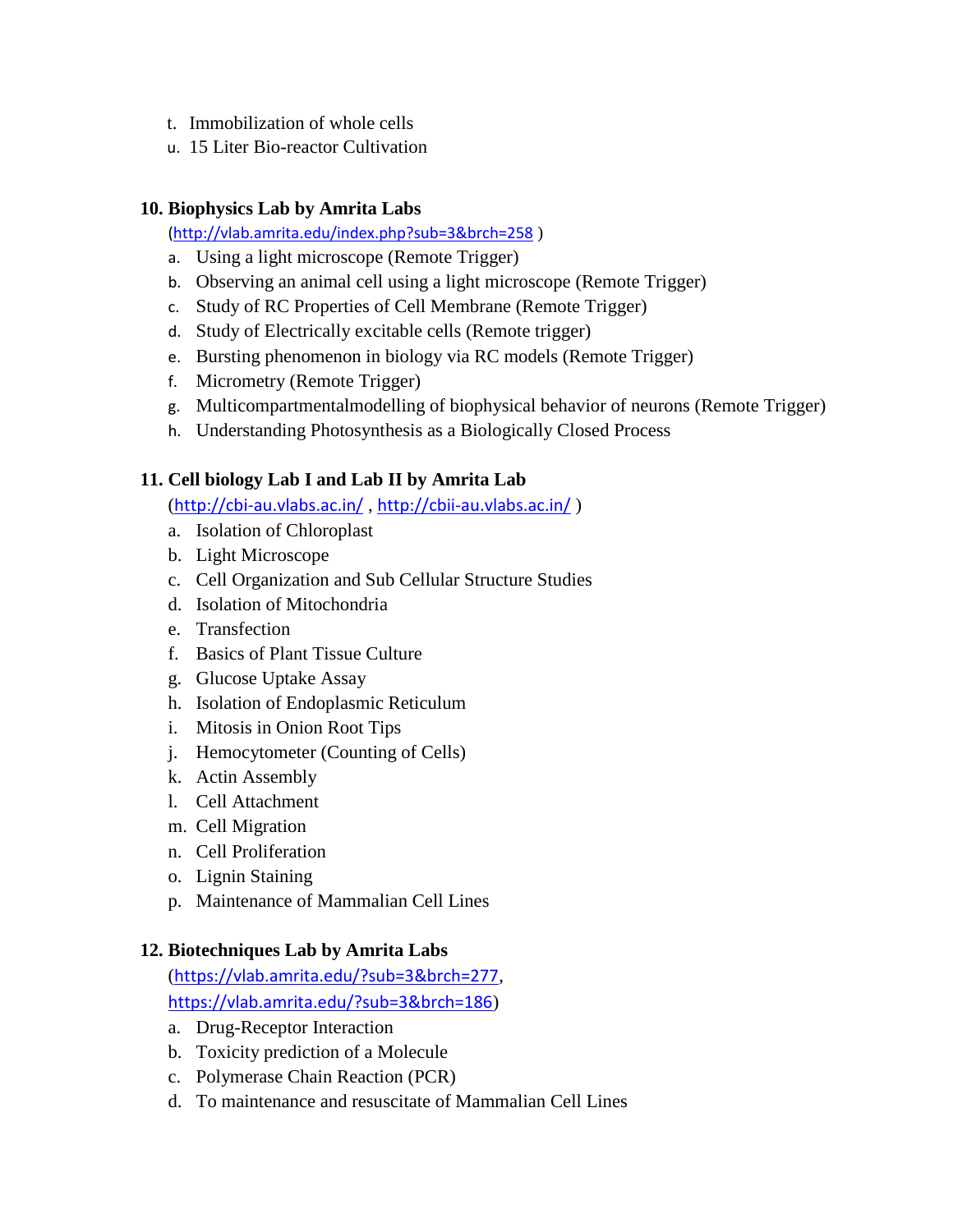- e. Determination of cell viability in Mammalian cell lines
- f. Preparation and Instrumentation of Chromatography

# **13. IT Practice Lab by Virtual Labs IIIT Hyderabad**

# [http://ps-](http://ps-iiith.vlabs.ac.in/List%20of%20experiments.html?domain=Computer%20Science)

[iiith.vlabs.ac.in/List%20of%20experiments.html?domain=Computer%20Science](http://ps-iiith.vlabs.ac.in/List%20of%20experiments.html?domain=Computer%20Science)

- a. To understand scalars, arrays and hashes in Perl and study its applications
- b. To make use of regular expressions of Perl in biological problems

# **14. Environmental Engineering Lab by IIT Bombay**

[http://vlabs.iitb.ac.in/vlabs-](http://vlabs.iitb.ac.in/vlabs-dev/labs/nitk_labs/Environmental_Engineering_1/experimentlist.html)

[dev/labs/nitk\\_labs/Environmental\\_Engineering\\_1/experimentlist.html](http://vlabs.iitb.ac.in/vlabs-dev/labs/nitk_labs/Environmental_Engineering_1/experimentlist.html)

- a. Determination of Biological Oxygen Demand
- b. Determination of TS,TDS and TSS in Water
- c. Determination of Alkalinity in Water
- d. Determination of Hardness in Water
- e. Determination of Chloride in Water
- f. Determination of Total Iron in Water
- g. Determination of pH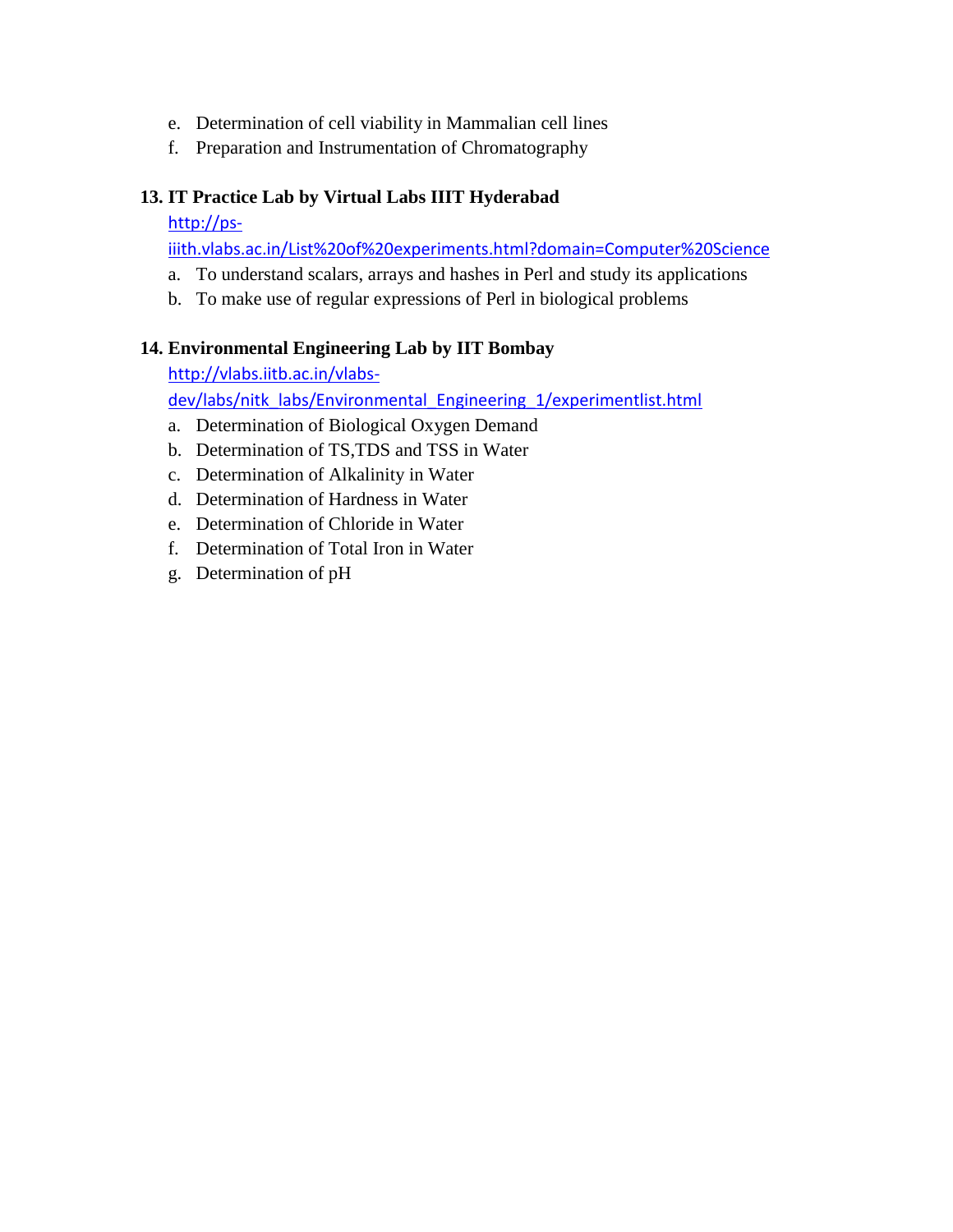#### **Annexure-4**

#### **Virtual labs available belonging to the subjects of area of Physical Sciences**

By the end of December 2020, there are total 10 subjects virtual labs are available. These subjects can be found at:

<https://www.vlab.co.in/broad-area-physical-sciences>

All of these labs have been developed by prestigious engineering institutes of India. The details of list of experiments under each of these subjects are mentioned from next page.

- 1. Electricity and Magnetism Virtual Lab AMRITA VISHWA VIDYAPEETHAM [http://vlab.amrita.edu/index.php?sub=1&brch=192]
- 2. Optics Virtual Lab AMRITA VISHWA VIDYAPEETHAM

[http://vlab.amrita.edu/index.php?sub=1&brch=281]

3. Molecular Interactions Lab IIIT HYDERABAD

[http://mi-iiith.vlabs.ac.in/]

- 4. Solid State Physics Virtual Lab AMRITA VISHWA VIDYAPEETHAM [http://vlab.amrita.edu/?sub=1&brch=282]
- 5. Mechanics Virtual Lab (Pilot) AMRITA VISHWA VIDYAPEETHAM [http://vlab.amrita.edu/index.php?sub=1&brch=74]
- 6. Advanced Mechanics Virtual Lab AMRITA VISHWA VIDYAPEETHAM [http://vlab.amrita.edu/index.php?sub=1&brch=280]
- 7. Laser Optics Virtual Lab AMRITA VISHWA VIDYAPEETHAM [http://vlab.amrita.edu/index.php?sub=1&brch=189]
- 8. Heat & Thermodynamics Lab AMRITA VISHWA VIDYAPEETHAM [http://vlab.amrita.edu/index.php?sub=1&brch=194]
- 9. Modern Physics Lab AMRITA VISHWA VIDYAPEETHAM [http://vlab.amrita.edu/index.php?sub=1&brch=195]
- 10. Harmonic Motion and Waves Lab AMRITA VISHWA VIDYAPEETHAM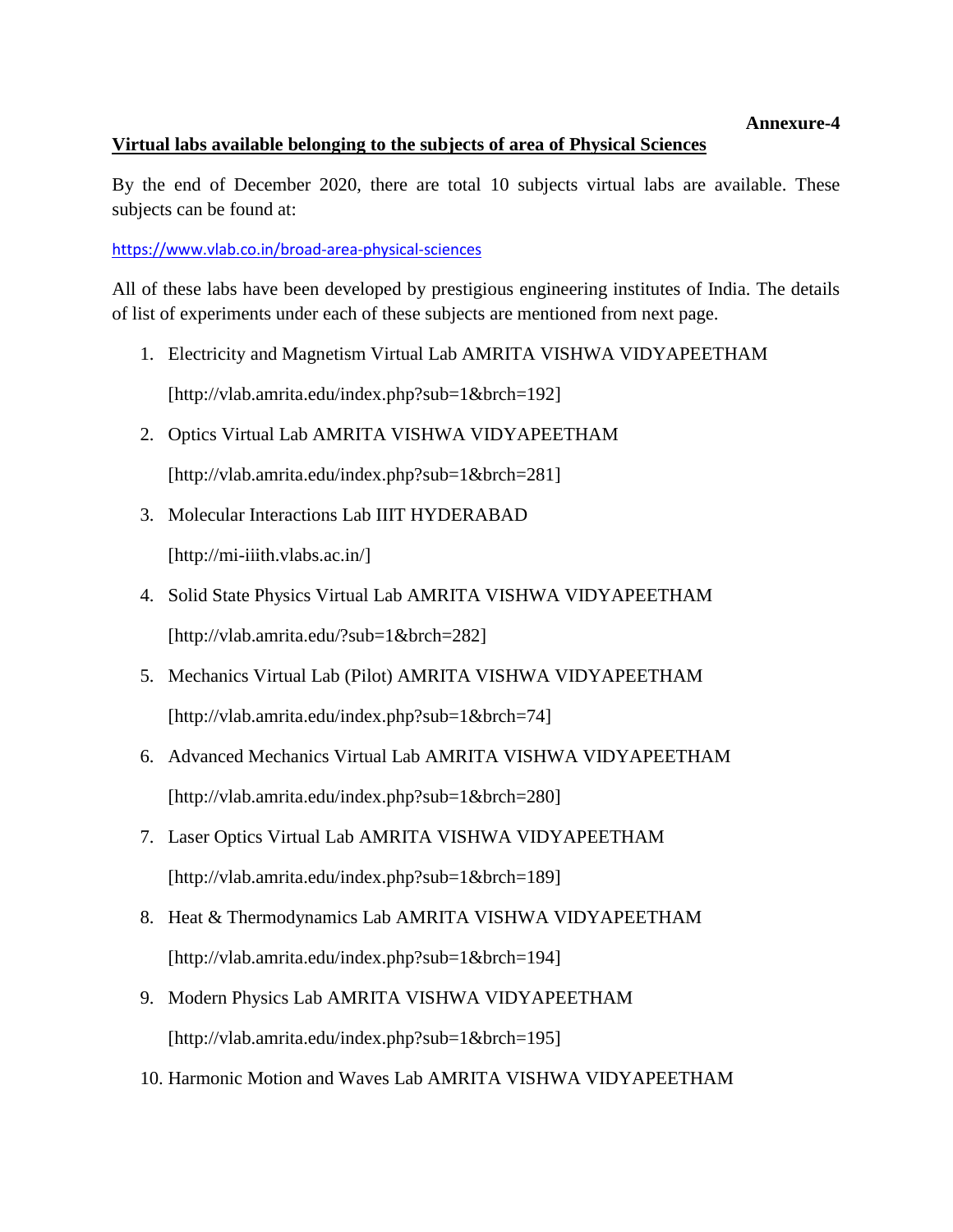[http://vlab.amrita.edu/index.php?sub=1&brch=201]

#### **Details of experiments under each subject:**

- 1. Electricity and Magnetism Virtual Lab AMRITA VISHWA VIDYAPEETHAM[http://vlab.amrita.edu/index.php?sub=1&brch=192]
	- a) Tangent Galvanometer
	- b) Magnetic Field Along The Axis of A Circular Coil Carrying Current
	- c) Deflection Magnetometer
	- d) Van De Graaff Generator
	- e) Barkhausen Effect
	- f) Temperature Coefficient of Resistance
	- g) Anderson's Bridge
	- h) Quincke's Method
- 2. Optics Virtual Lab AMRITA VISHWA VIDYAPEETHAM[http://vlab.amrita.edu/index.php?sub=1&brch=281]
	- a) Resolving power of a prism
	- b) Angle of the prism using Spectrometer
	- c) Spectrometer i-i' curve
	- d) Spectrometer: i-d curve
	- e) Spectrometer- Determination of Cauchy's constants
	- f) Spectrometer, Refractive Index of the material of a prism
	- g) Spectrometer, Dispersive power of a prism
	- h) Diffraction Grating
- 3. Molecular Interactions Lab IIIT HYDERABAD[http://mi-iiith.vlabs.ac.in/]
	- a) Internuclear forces in a diatomic molecule: Optical and magnetic tweezer experiments
	- b) Molecular forces in a triatomic molecule: A magnetic tweezer experiment
	- c) Dihedral forces in a quad-atomic molecule: A magnetic tweezer experiment
	- d) Interatomic van der Waals forces
	- e) van der Waals forces between molecules
	- f) Interatomic electrostatic forces
	- g) Electrostatic forces between molecules
	- h) Many-body forces in a polyatomic molecule
	- i) Solvent viscous forces on a polyatomic molecule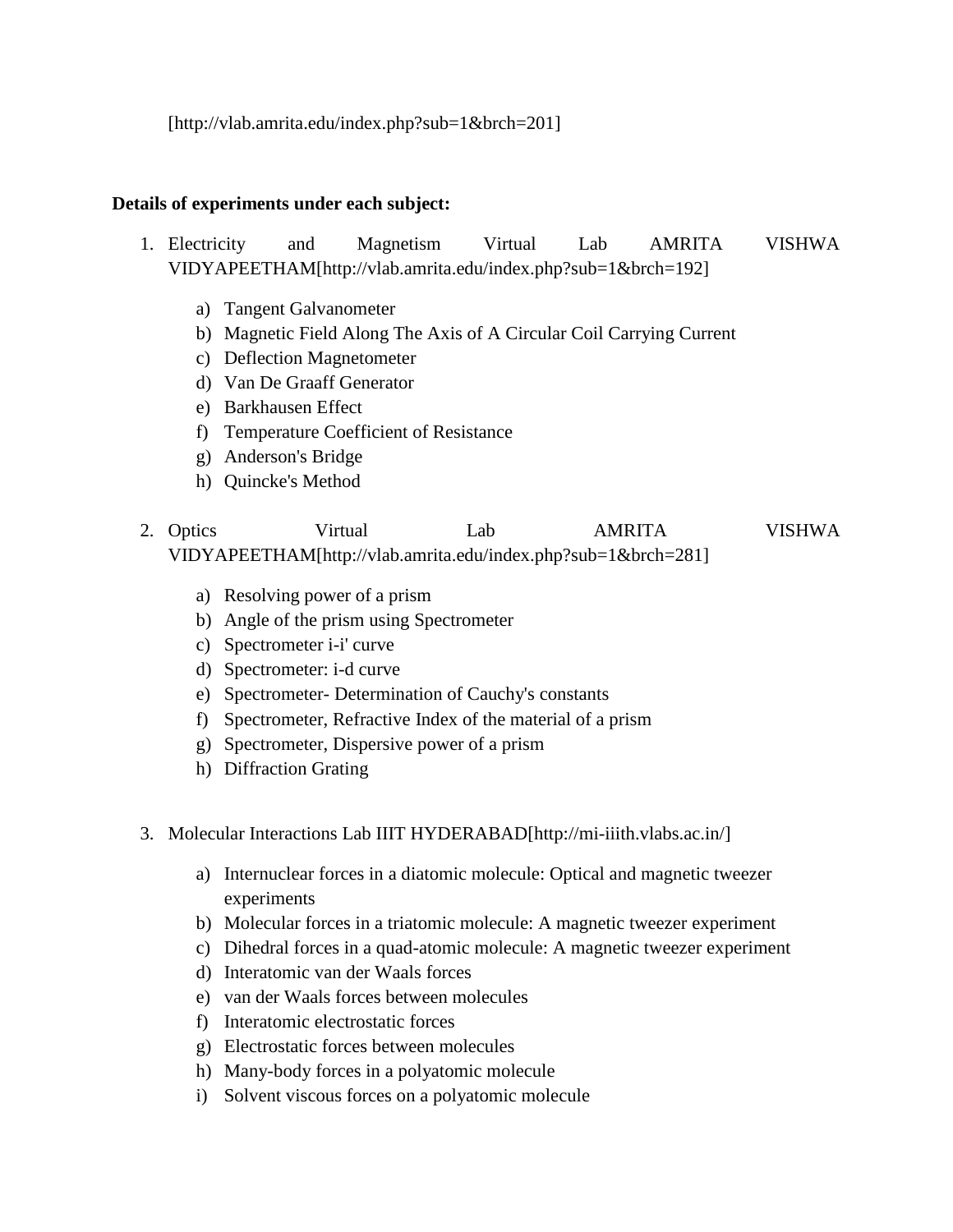- j) Molecular separation using interatomic forces: Column chromatography
- k) Radiation forces on a dielectric particle
- 4. Solid State Physics Virtual Lab AMRITA VISHWA VIDYAPEETHAM[http://vlab.amrita.edu/?sub=1&brch=282]
	- a) Characteristics of Zener diode
	- b) Characteristics of Thermistor
	- c) Resistivity by Four Probe Method
	- d) B-H Curve
	- e) Hall effect experiment:- Determination of charge carrier density
	- f) Cornus Experiment
	- g) Zener Diode as Voltage Regulator
	- h) Crystal Structure
- 5. Mechanics Virtual Lab (Pilot) AMRITA VISHWA VIDYAPEETHAM[http://vlab.amrita.edu/index.php?sub=1&brch=74]
	- a) Torque and angular acceleration of a fly wheel
	- b) Torsional oscillations in different liquids
	- c) Moment of Inertia of Flywheel
	- d) Newton's Second Law of Motion
	- e) Ballistic Pendulum
	- f) Collision balls
	- g) Projectile Motion
	- h) Elastic and Inelastic Collision
- 6. Advanced Mechanics Virtual Lab AMRITA VISHWA VIDYAPEETHAM[http://vlab.amrita.edu/index.php?sub=1&brch=280]
	- a) Rigidity Modulus of The Suspension Wire of A Torsion Pendulum
	- b) Young's Modulus-NonUniform Bending
	- c) Compound Pendulum- Symmetric
	- d) Kater's pendulum
	- e) Young's Modulus-Uniform Bending
	- f) Moment of inertia of a Torsion Pendulum
	- g) Rigidity Modulus -Static Torsion
- 7. Laser Optics Virtual Lab AMRITA VISHWA VIDYAPEETHAM[http://vlab.amrita.edu/index.php?sub=1&brch=189]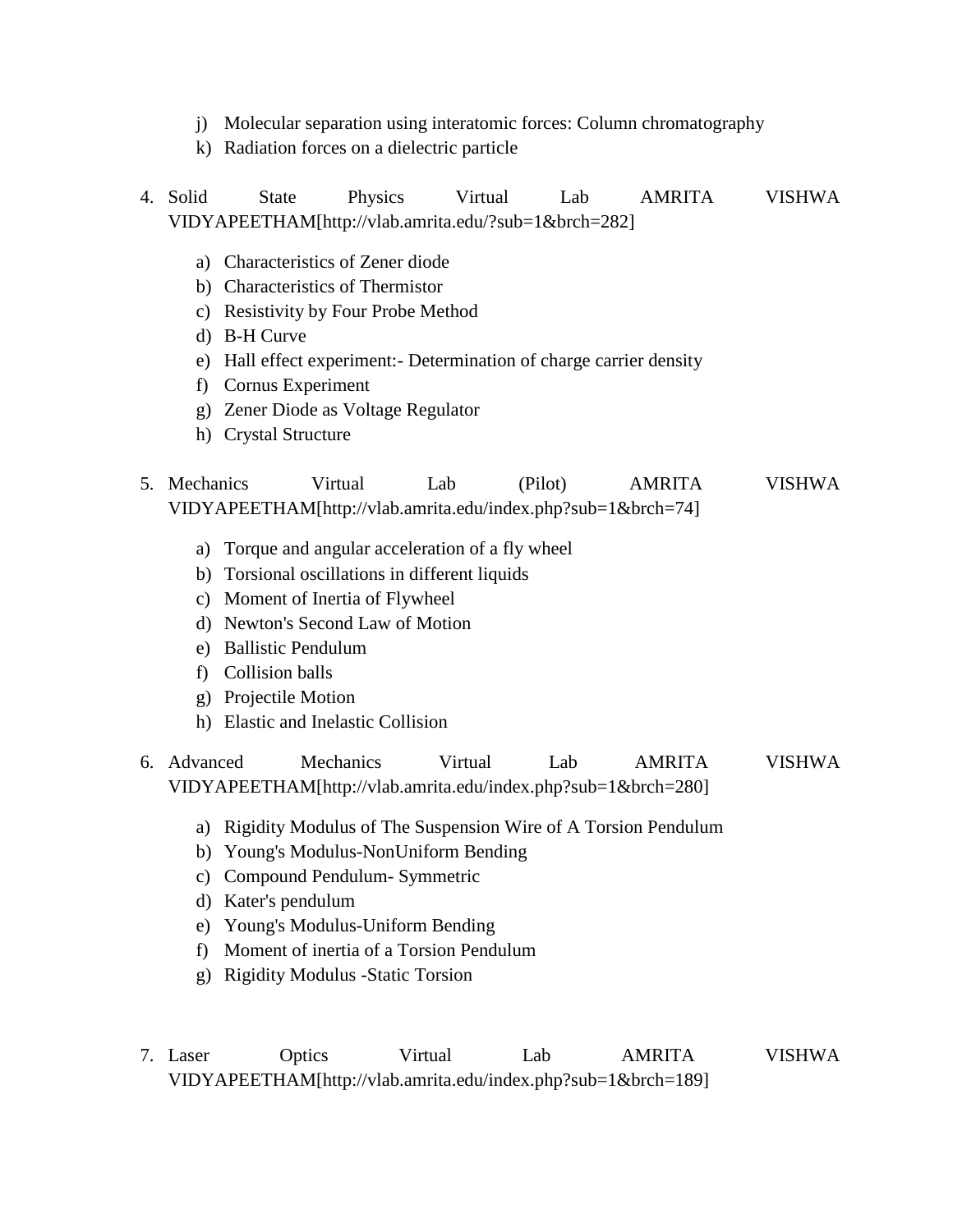- a) Michelson's Interferometer- Refractive index of glass plate
- b) Newton's Rings-Refractive index of liquid
- c) Michelson's Interferometer- Wavelength of laser beam
- d) Laser beam divergence and spot size
- e) Newton's Rings-Wavelength of light
- f) Brewsters Angle determination
- g) Numerical Aperture of Optical Fiber
- 8. Heat  $\&$  Thermodynamics Lab AMRITA VISHWA VIDYAPEETHAM[http://vlab.amrita.edu/index.php?sub=1&brch=194]
	- a) Heat Transfer by Radiation
	- b) Heat transfer by Conduction
	- c) Heat Transfer by Natural Convection
	- d) The Study of Phase Change
	- e) Black Body Radiation: Determination of Stefan's Constant
	- f) Newton's Law of Cooling
	- g) Lee's Disc Apparatus
	- h) Thermo Couple-Seebeck Effect
- 9. Modern Physics Lab AMRITA VISHWA VIDYAPEETHAM[http://vlab.amrita.edu/index.php?sub=1&brch=195]
	- a) Franck-Hertz Experiment
	- b) Soldering (Remote Trigger)
	- c) Solar Panel Experiment (Remote Trigger)
	- d) Photoelectric effect
	- e) Determination of Planck's Constant
	- f) Abbe's Refractometer
	- g) Emission spectra
	- h) Millikan's oil drop experiment
	- i) Magnetic Material Characterization via Hystersis (Remote Trigger)
- 10. Harmonic Motion and Waves Lab AMRITA VISHWA VIDYAPEETHAM[http://vlab.amrita.edu/index.php?sub=1&brch=201]